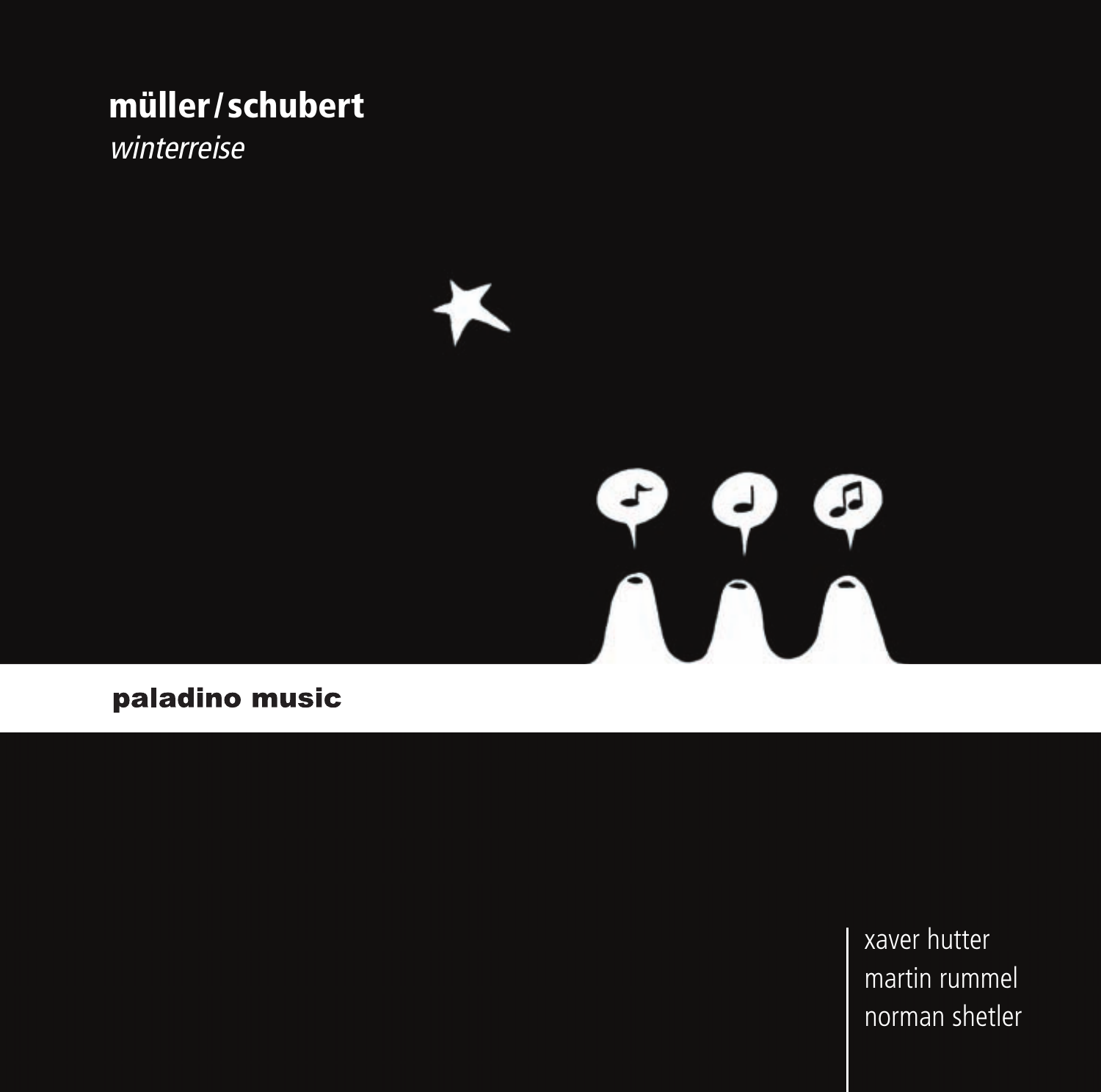wilhelm müller / franz schubert winterreise (version martin rummel)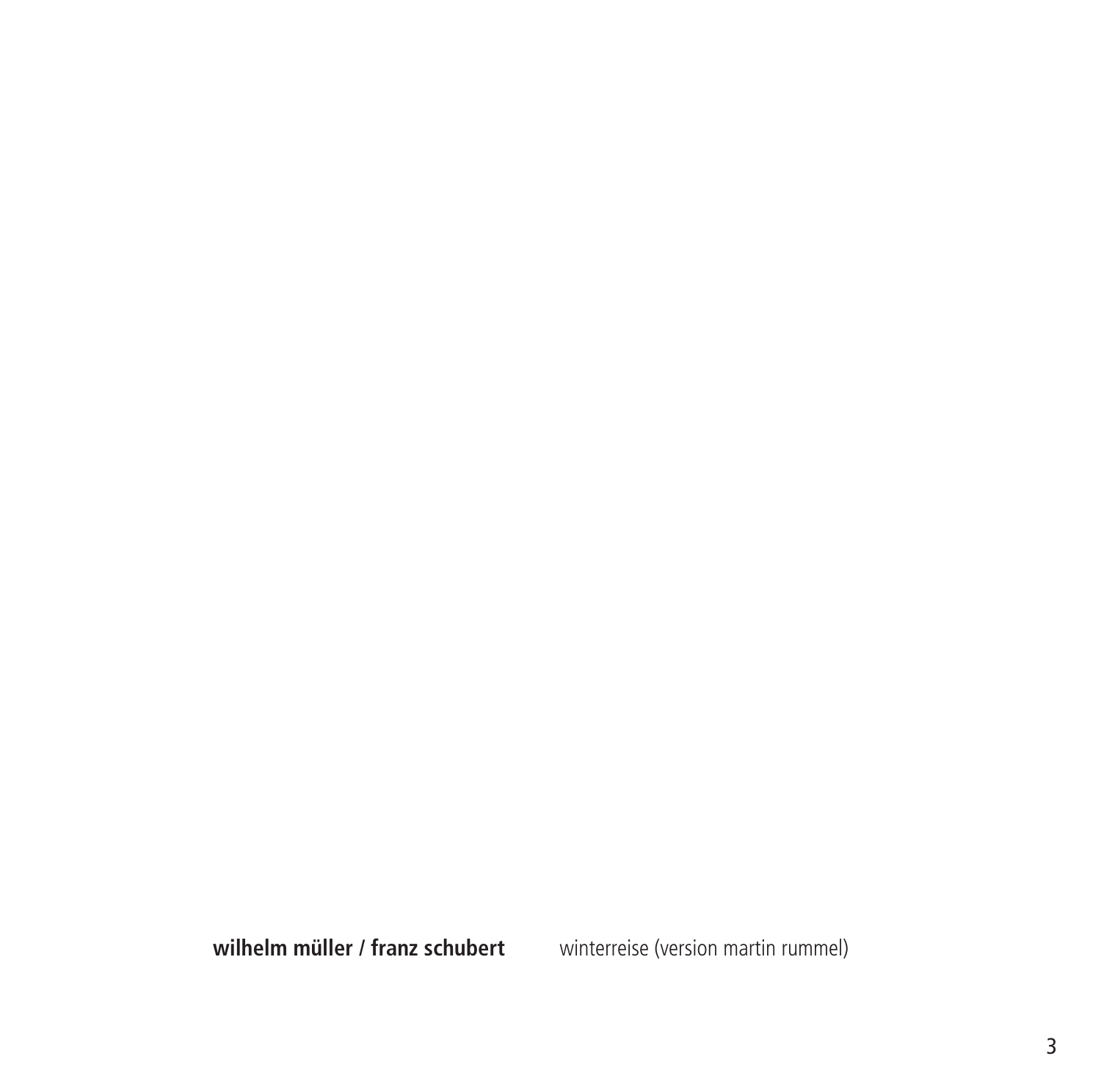#### **Wilhelm Müller (1794–1827) Franz Schubert (1797–1828)**

"Winterreise" D 911 (1827) Version for narrator, cello and piano by Martin Rummel

#### **Disc 1** – Erste Abtheilung (Part 1) – TT 45:56

|       | 0:25      | Applause          |
|-------|-----------|-------------------|
| 2/3   | 1:27/4:13 | Gute Nacht        |
| 4/5   | 0:36/1:39 | Die Wetterfahne   |
| 6/7   | 0:30/2:34 | Gefror'ne Thränen |
| 8/9   | 1:04/2:38 | Erstarrung        |
| 10/11 | 0:56/4:38 | Der Lindenbaum    |
| 12/13 | 0:43/2:10 | Wasserfluth       |
| 14/15 | 0:57/3:28 | Auf dem Flusse    |
| 16/17 | 1:02/2:14 | Rückblick         |
| 18/19 | 0:35/2:38 | Irrlicht          |
| 20/21 | 0:51/3:05 | Rast              |
| 22/23 | 1:05/3:34 | Frühlingstraum    |
| 24/25 | 0:33/2:33 | <b>Finsamkeit</b> |
|       |           |                   |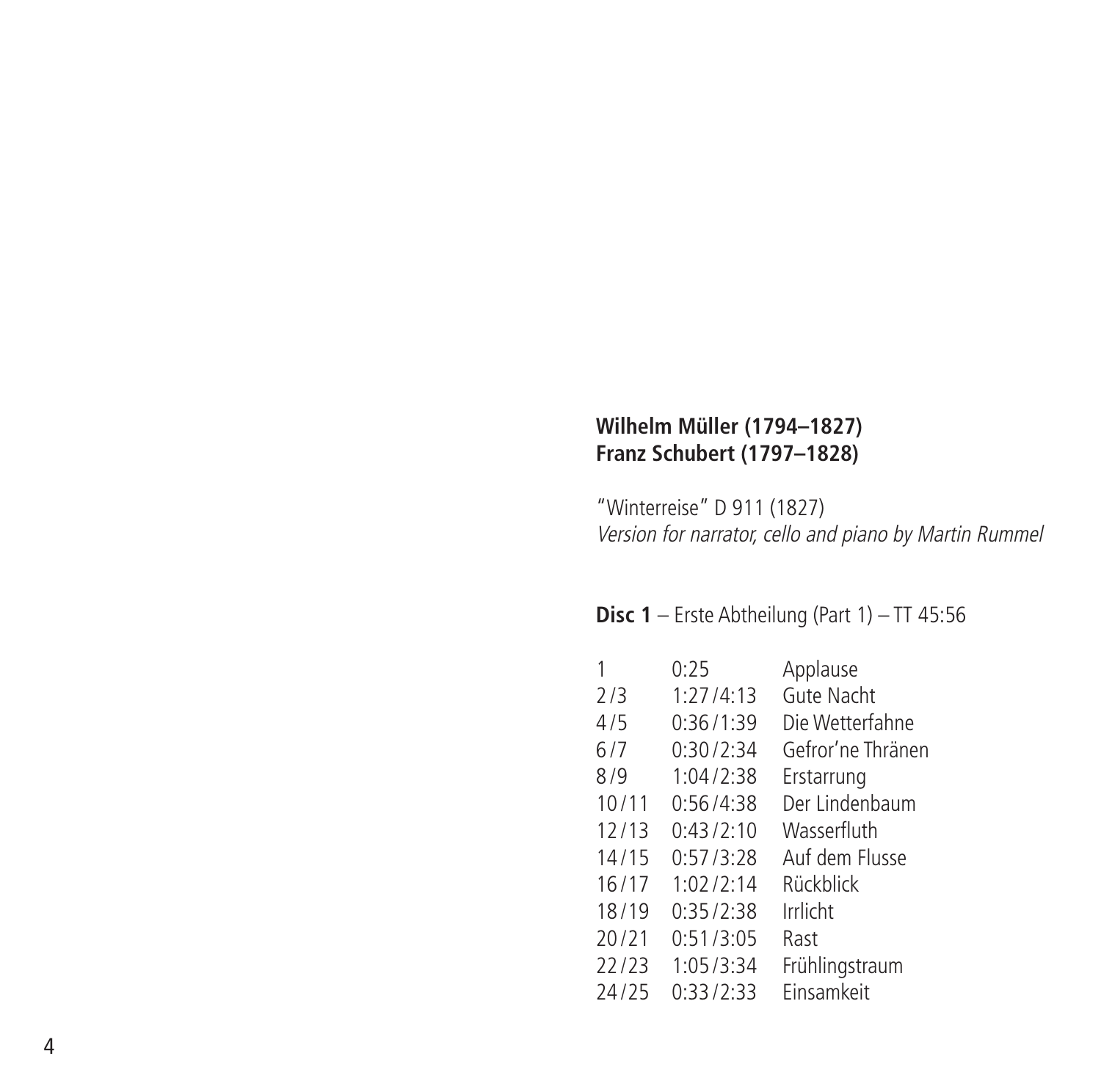## **Disc 2** – Zweite Abtheilung (Part 2) – TT 37:22

| 0:36/2:11 | Die Post              |
|-----------|-----------------------|
| 0:34/2:41 | Der greise Kopf       |
| 0:34/1:50 | Die Krähe             |
| 0:35/1:53 | Letzte Hoffnung       |
| 0:43/3:17 | Im Dorfe              |
| 0:33/0:48 | Der stürmische Morgen |
| 0:34/1:27 | Täuschung             |
| 0:48/3:58 | Der Wegweiser         |
| 0:51/3:43 | Das Wirtshaus         |
| 0:30/1:22 | Muth!                 |
| 0:31/2:29 | Die Nebensonnen       |
| 4:33      | Der Leiermann         |
| 0:33      | Applause              |
|           |                       |

**Xaver Hutter,** narrator **Martin Rummel,** cello **Norman Shetler,** piano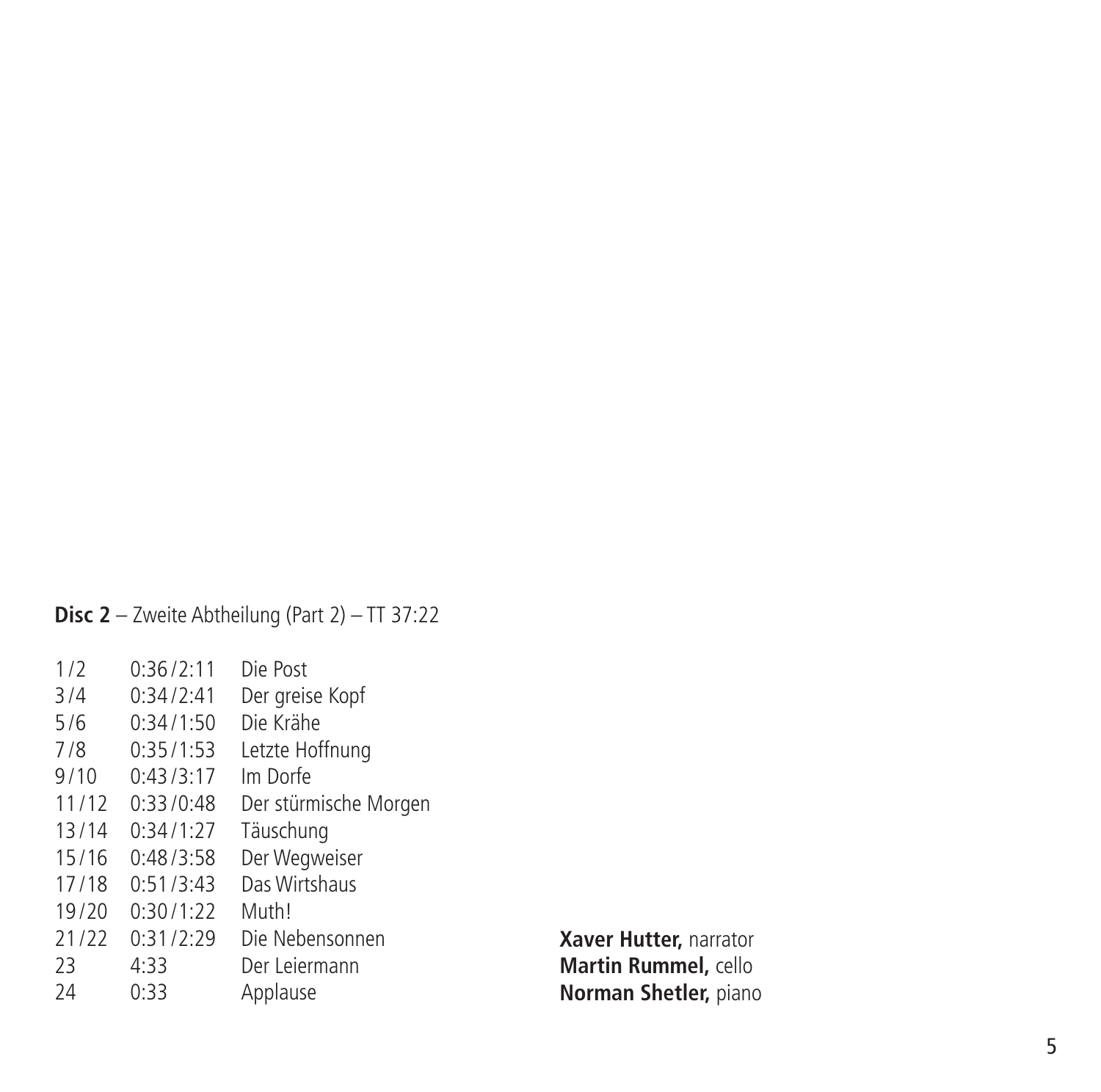#### **Love loves to wander**

In 1928, Albert Einstein answered a question by the German newspaper Vossische Zeitung: "As far as Schubert, I can only say 'love, make music and shut up!'" Martin Rummel follows this advice and plays "his Winterreise", allowing himself the noble gesture of the preceding texts before the music, yet he is a step ahead afterwards. Is this an example of the relativity theory? With Schubert, there is no relativity. Absolutely none. "As a stranger I arrived, as a stranger again I leave" marks the beginning with a view to the end and the outer journey to inner fervency. The lyrics by Wilhelm Müller, poet from Dessau, are nearly a protecting shield from Schubert's music when heard before. The cello follows the vocal part, note by note, without fibbing. It seems nearly ironic that Müller never heard Schubert's music to his poems, and the cycle was never performed during Schubert's lifetime. Schubert reportedly sung them at his friend Schober's "with trembling voice" and commented on them: "I like these songs, and you will like them one day as well." The poems from a travelling bugle player, dedicated to Carl Maria von Weber, were transformed into a "cycle of gruesome songs" (Schubert).

While Müller calls his poems "The Winter Journey", Schubert composes a psychologically overheated, yet ice-cold cycle bereft of the definitive article, yet the listener cannot escape its journey. No wonder that Martin Rummel used a quote from a letter from Leopold Mozart to his friend and patron Lorenz Hagenauer, written in 1766, for his Klassik Musikfest Mühlviertel: "Each moment that I lose is lost forever, and if I have ever known how precious time is for youth, I know it now."

Lights off, curtain up for Winterreise in the version for narrator, cello and piano. Another short preface by Martin Rummel, whose understanding and appreciation for the work but also for his audience is so considerate: "In this version of Winterreise not a single note by Schubert or a single word by Müller is changed. You hear what Schubert wrote in 1827 – only divided into parts: the cello plays exactly the same notes as the tenor for whom they were written, and the text is read before the music. Why do I perform the cycle like this? First and foremost out of deep love of this work and affinity with its composer. Second, because I think this enables a totally new look onto both the still modern text as well as onto the music which gets far more attention without the text."

After Bertl Mütter, Heinz Zender, Franz Liszt or the Vienna Art Orchestra, Martin Rummel plays "his Winterreise" together with Xaver Hutter and Norman Shetler. Which means: live, without safety rope and without edits. A short quide to this journey, signposts that might help. It is a heavy burden yet reality: Love loves to wander.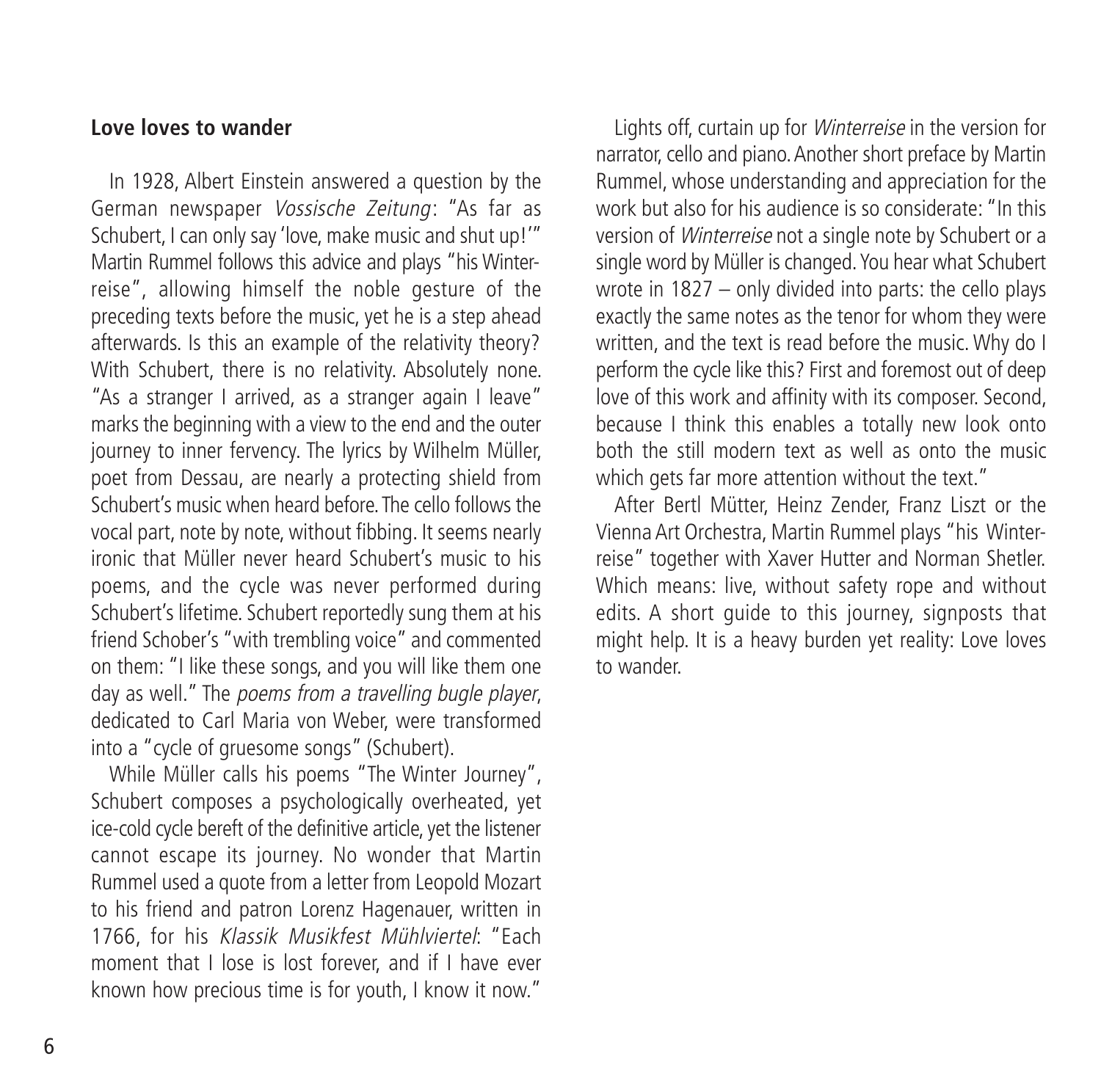- 1 Good Night: The incredible happiness of the singing cellist. Yet adamant Schubert, adament rhythm from the piano, palpitating and continous. Sisyphos under the wanderer's shoes, while total consideration in the major key: "I will not disturb you in your dreaming, it would be a pity to disturb your rest."
- 2 The Weathervane: First glance from the outside. indignant, agitated and nearly angry. Cello and Piano team up: "What is my suffering to them?"
- 3 Frozen Tears: They continuously drop from the piano. Schubert's consistency. An eternal floe, on top of it: the wanderer. The cellist.
- 4 Numbness: "with my hot tears". Straying without a clear direction, pain taking all perspective away. If there is a perspective, it is to no avail.
- 5 The Linden Tree: Downtime, with Waldmüller, Raimund and archduke Johann. A beer?
- 6 Torrent: Being thirsty for the hot balefulness, snow becomes the companion. Wash away the house of the beloved – it hurts too much. The hurdy-gurdy man creeps in.
- On the Stream: Schubert the language worker. "Rushing merrily", so merrily that one freezes. Rushing merrily under the ice. Death.
- 8 Retrospect: Pause and rebel against memories. Cello and piano fall out. A real trial of strength.
- 9 Will o' the Wisp: Illuminated death. "How I will discover a path does not concern me much." The end is close already.
- 10 Rest: Downtime, but only feigned. Water at the most.
- 11 Dream of Springtime: Julius Patzak's old vet juvenile interpretation could be a footnote. And the subconscious. That would be the "merrily rushingstream" –

but the rooster crows. Get up, keep walking.

- 12 Loneliness: Outer silence finds its way into the inside. Frightening.
- 13 The Post: My heart? My heart? My heart! My heart?
- 14 The Grey Head: Nocturne in the morning. Horror. How far still to the funeral bier!
- 15 The Crow: Radar.
- 16 Last Hope: The piano part is more than a hundred years ahead of its time. Calling Schoenberg.
- 17 In the Village is no idyll.
- 18 The Stormy Morning: The wanderer gathers himself with his last energy. Short and focussed.
- 19 Deception: Will o' the wisp number two. Schubert leaves the deceived in the labyrinth of Biedermeier and cocks the snook at the "beloved soul".
- 20 The Sianpost: Hurdy-gurdy man from the distance.
- 21 The Inn: Funeral march.
- 22 Courage: Schubert's credo: "If there is no God on earth, we are gods ourselves!"
- 23 The Phantom Suns: Farewell to the day. Reassured that "in the darkness I will fare better." Deep mourning.
- 24 The Hurdy-Gurdy Man: Epiloque. Arrival. Credits.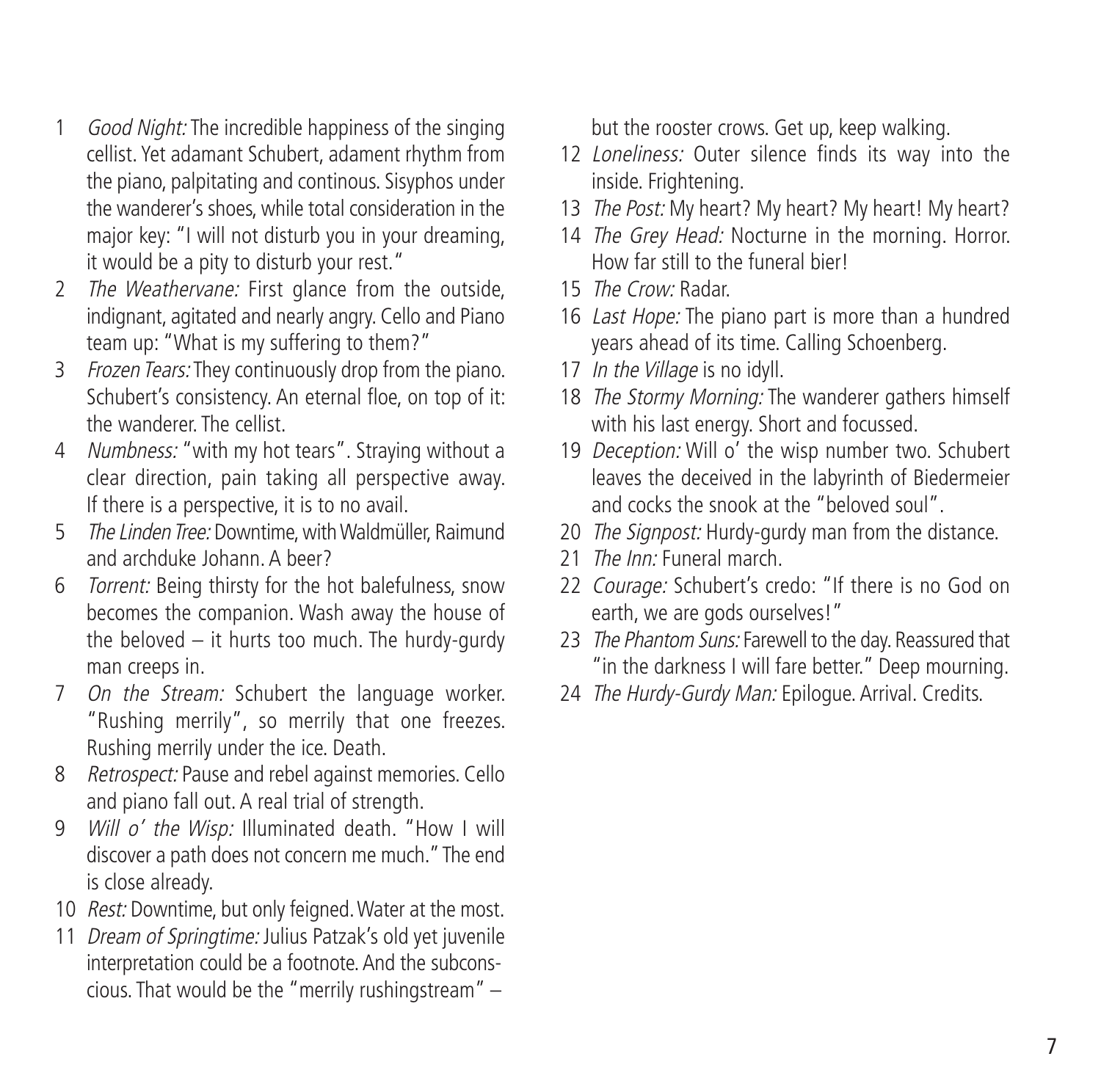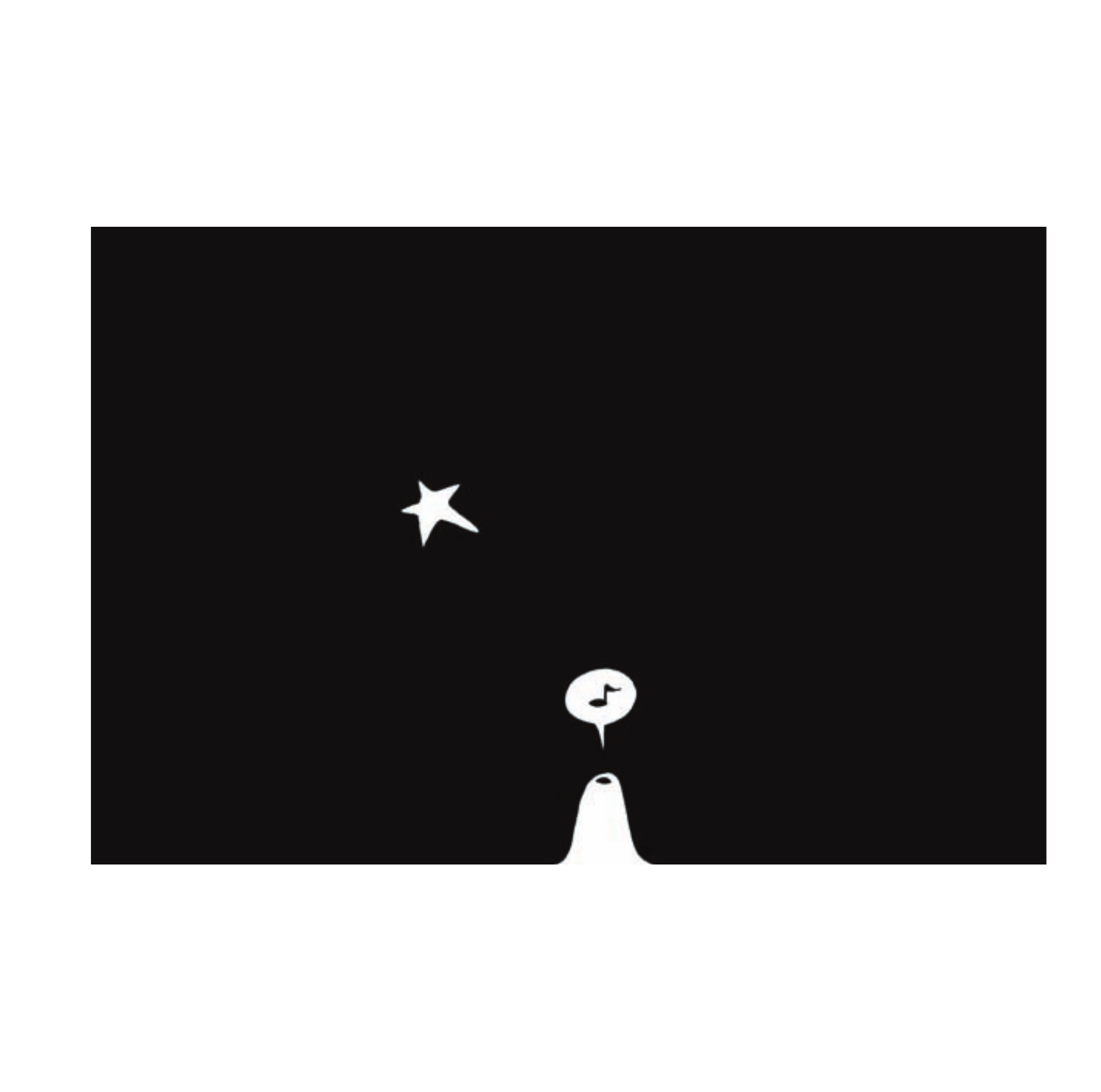Austrian actor **Xaver Hutter** studied architechture in his hometown Vienna. In 1996, he was chosen for the leading role in Tempo by director Stefan Ruzowitzky. Following his convincing performance, other directors worked with him. For his performance in Michael Bindlechner's In Heaven he was awarded the Best Actor's trophy at the Max Ophüls Festival in 1999.

He became famous in Germany and Austria in 2000 through the horror movie Flashback – Mörderische Ferien and the detective comedy series Bronski und Bernstein. In 2006, he played Wolfgang Amadeus Mozart in Mozart – Ich hätte München Ehre gemacht for ARD. Besides his work for movies and television, he is also a sought-after theatre actor, eg at the Schauspielhaus in Zurich or the Theater in der Josefstadt in Vienna. For his role in Amerika at the Volkstheater in Vienna, he was awarded the Nestroy-Theaterpreis and the Karl-Skraup-Preis in 2004.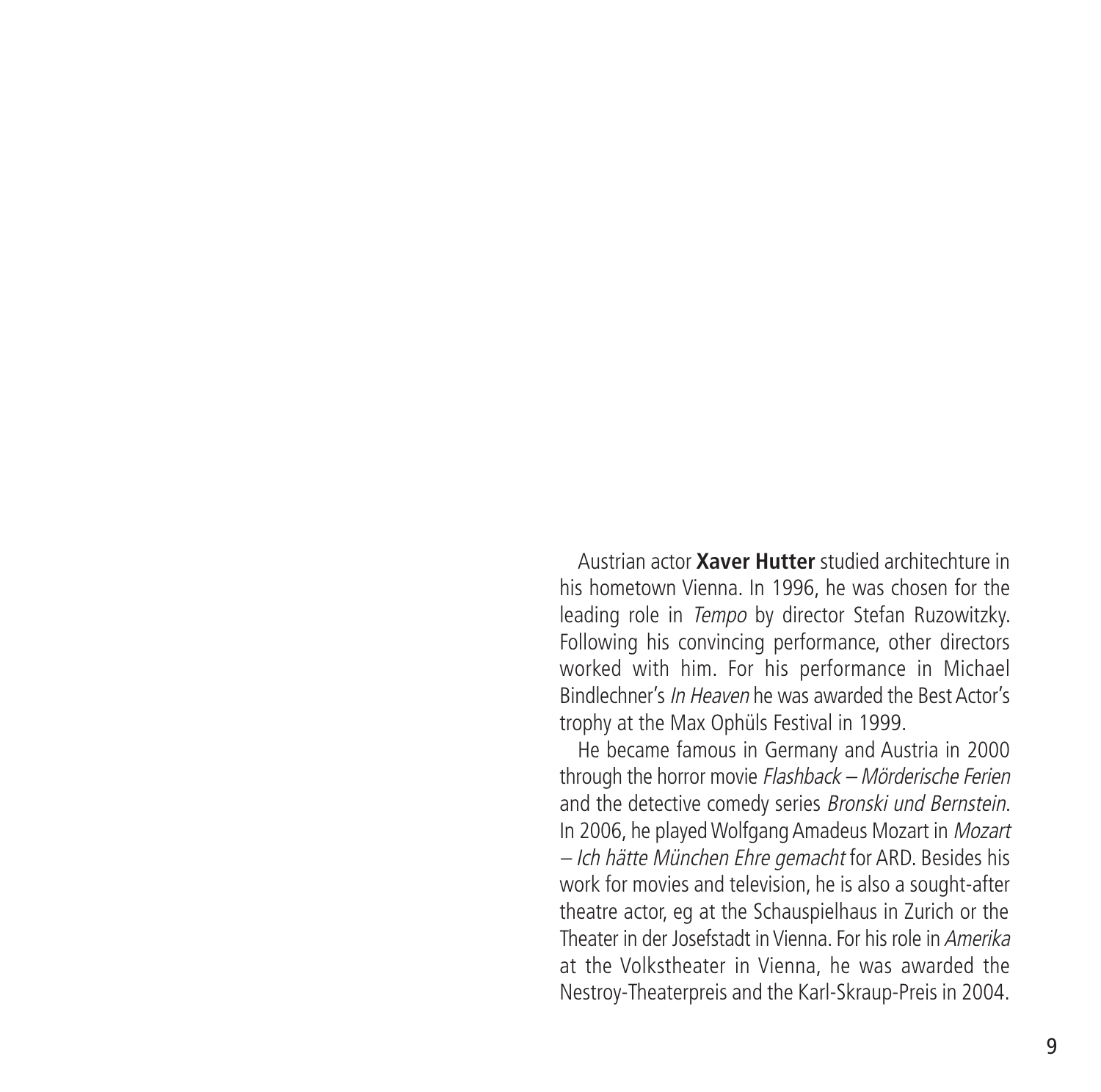**Martin Rummel** is "a performer of outstanding merit, a highly talented cellist and musician with a splendid career ahead of him", enthused his teacher William Pleeth, who was also responsible for the musical development of the legendary Jacqueline du Pré.

As it is typical for a top rank musician nowadays, Mr Rummel does not limit himself to one form of musical expression in his career, which manifests itself by engagements at the world's leading festivals, venues and ensembles. Firstly and primarily, there are his activities as a soloist: Born in 1974, he made his first musical experience on the harpsichord and soon changed to learn the cello. After early lessons from Wilfried Tachezi and a soloist's diploma from what is today the Anton Bruckner Privatuniversität, being its youngest graduate ever at the time, he continued his studies with Maria Kliegel in Cologne and mainly with William Pleeth London, whose last pupil he was to become.

Aged sixteen, he worked with composer Alfred Schnittke, which started his interest in the direct dialogue between composer and performer. Until today, Mr Rummel has premiered more than 20 new works, amongst which five cello concertos, and he filled the role of the instrumental protagonist in Thomas Daniel Schlee's sacred opera Ich, Hiob. Besides Schnittke and Schlee, it is composers like Jörn Arnecke, Howard Blake, Sofia Gubaidulina, Matthias Pintscher and Graham Whettam, who he has been working with. Solo repertoire is standing on equal level for him as chamber music, the classical repertoire besides new works: Mr Rummel's repertoire includes some 35 cello concertos and ranges from the Baroque to the present. There is, however, an increasing focus on concentrating on the essence – the important classical cycles such as Beethoven's cello sonatas or the Bach Cello Suites, of which he released a highly acclaimed CD recording in 2010.

He is connected to musicians like Dimitri Ashkenazy, Eduard Brunner, Jörg Demus, Homero Francesch, Uwe Grodd, Christopher Hinterhuber, Lena Neudauer, the Faust Quartett, the Minguet Quartett and many other renowned performers through regular chamber music activities – Rummel's great passion. At present, he is artistic director of the Klassik Musikfest Mühlviertel.

All his activities are well documented by a large discography on a number of labels, such as Musicaphon, Gramola, paladino music, Redcliffe Recordings and Naxos. Additionally, he is the editor and author of a series of commented editions of all standard etudes for cello for Bärenreiter-Verlag, which brought him a world-wide reputation as a pedagogue. Mr Rummel is currently teaching a cello studio at The University of Auckland (New Zealand) and is regularly giving masterclasses all over the world.

This exceptional artist's vita is rounded off by his coauthorship of two crime novels, published by Brockmeyer-Verlag Bochum and the monthly radio show Rummels Rubrik for Radio Stephansdom, an Austrian classical radio station. Numerous cultural institutions value Mr Rummel's input as a consultant, and he is a member of the exclusive circle of endorsement artists of Thomastik Infeld, Vienna.

www.martinrummel.com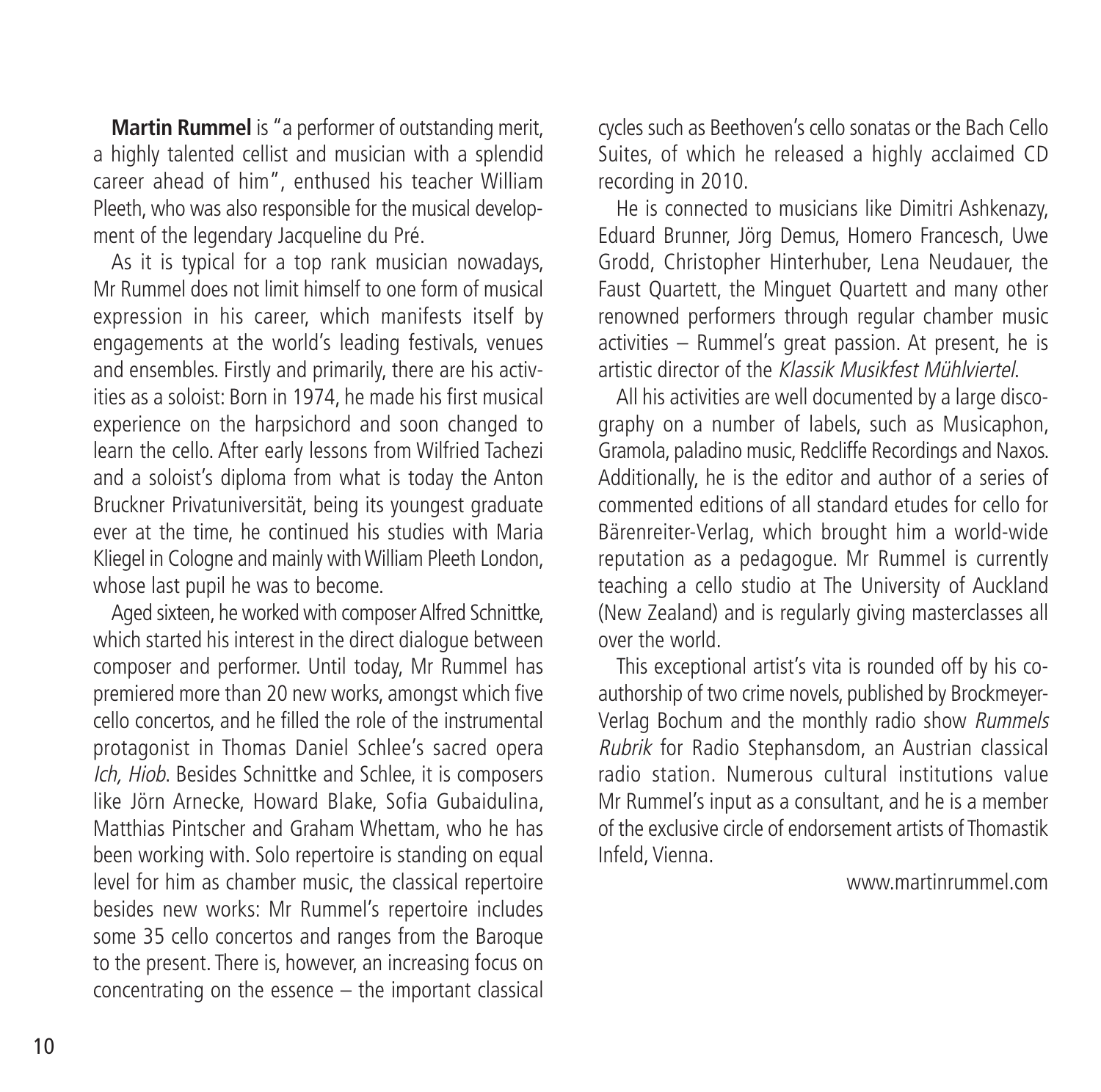**Norman Shetler**, US-American with an adopted home in Vienna, is the impersonation of a musical partner in Lieder recitals, yet it would be unfair to reduce him to only that. His achievements as a soloist (eg with Josef Krips conducting at the Musikverein in Vienna or with the Philadelphia Orchestra at Carnegie Hall in New York) or as a chamber musician (eg with Nathan Milstein, Gidon Kremer, Jörg Demus) and as Lieder accompanist (for Anneliese Rothenberger, Margot Price, Peter Schreier or Dietrich Fischer-Dieskau, to name only a few) are of equal importance and have been praised worldwide. His unique artistic sensitivity also shows in an international career as a puppet player.

Norman Shetler performed at all major festivals and venues (Lucerne, Berlin, Salzburg, Paris, London, Munich, New York etc) and adjudicated in competitions and travelled most contries, including Japan and the countries of the former Soviet Union. In the Golden Hall of the Vienna Musikverein alone he performed more than 30 times, he played in the Teatro della Scala in Milan or the Philharmonie in Berlin, to name only two.

He passes his experience to the younger generation in master classes and seminars and is a guest professor at a number of institutions. Norman Shetler has recorded more than 100 records and CDs, many of which are award-winning.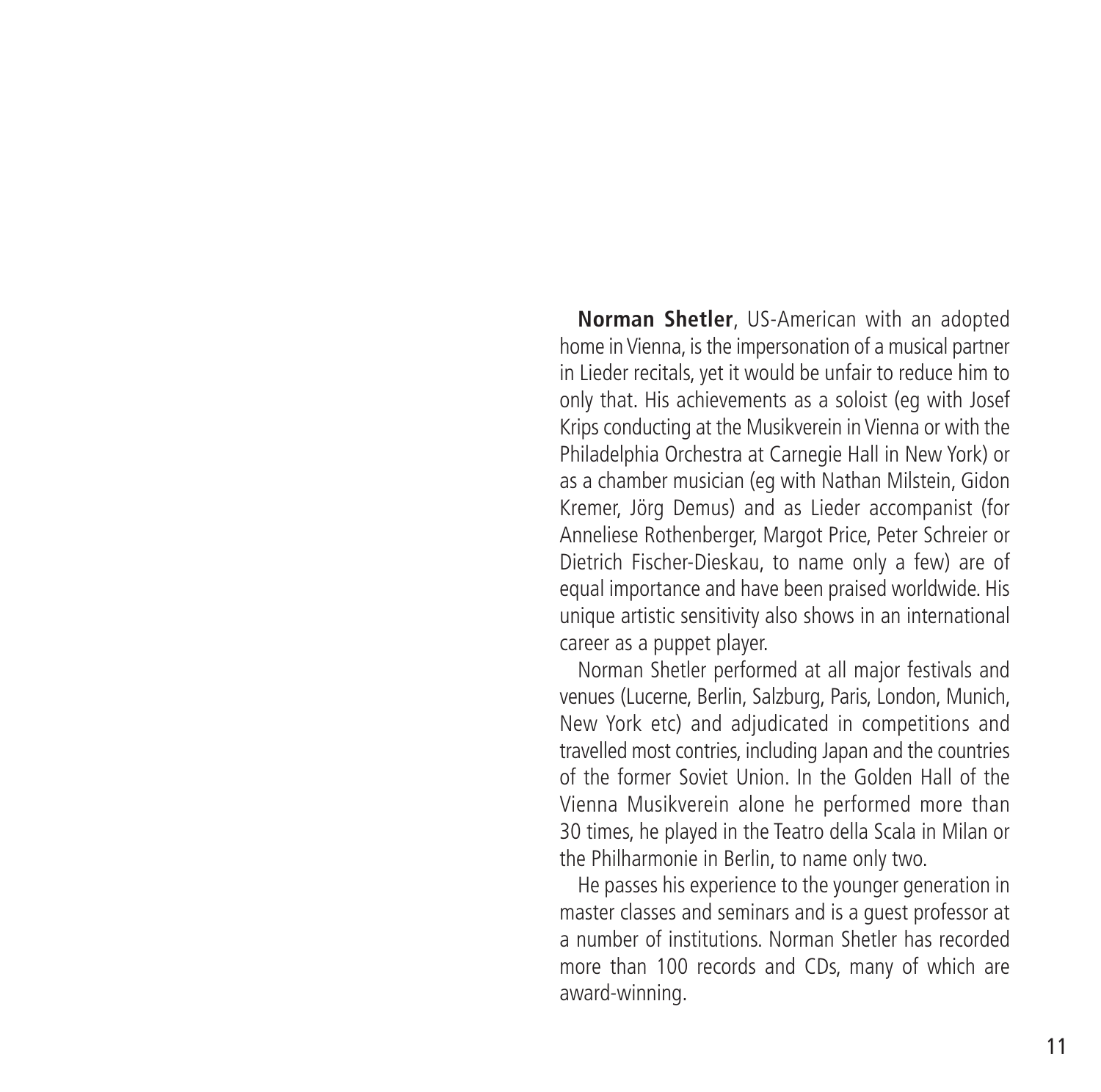**Rudi Klein (Ruud, Ivan …)** Born in 1951, Viennese cartoonist and illustrator Rudi Klein is one of the few who enjoy an international career. Besides his regulars in the Austrian magazines "Falter" and "profil" as well as in the daily paper "Der Standard", his figures "Ivan", "Ruud", "Ölf" and "Rhoemheld" in the "Süddeutsche Zeitung" and the German satire magazin "Titanic" show his visual acuity of the absurd sides of everyday life. Rudi Klein's figures know about the little domestic upheavals as well as the problems in politics. He illustrates the Viennese soul, thus proving the home of psychoanalysis. Anger and grunt turn into "happy who forgets … whatever …"

www.kleinteile.at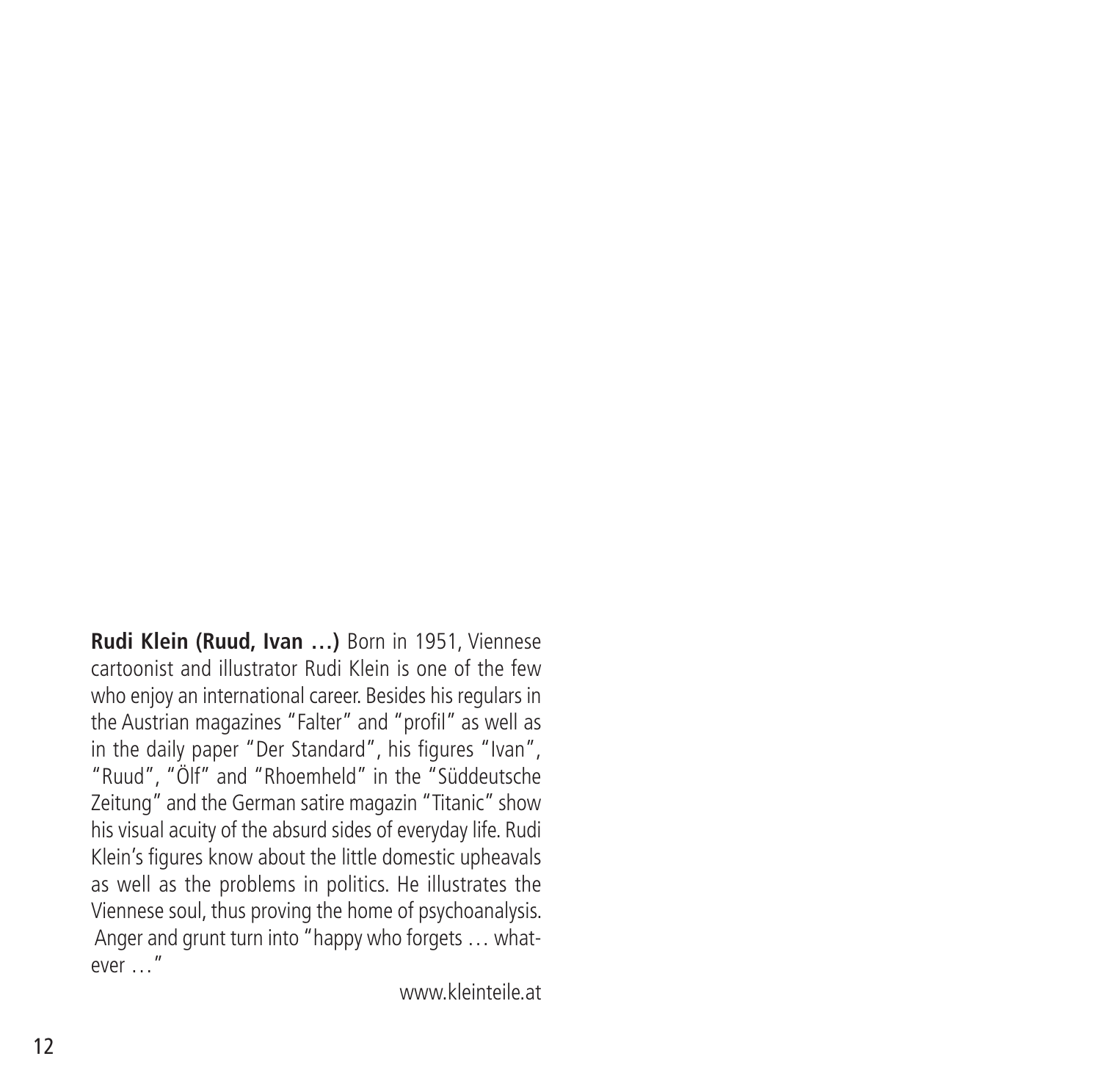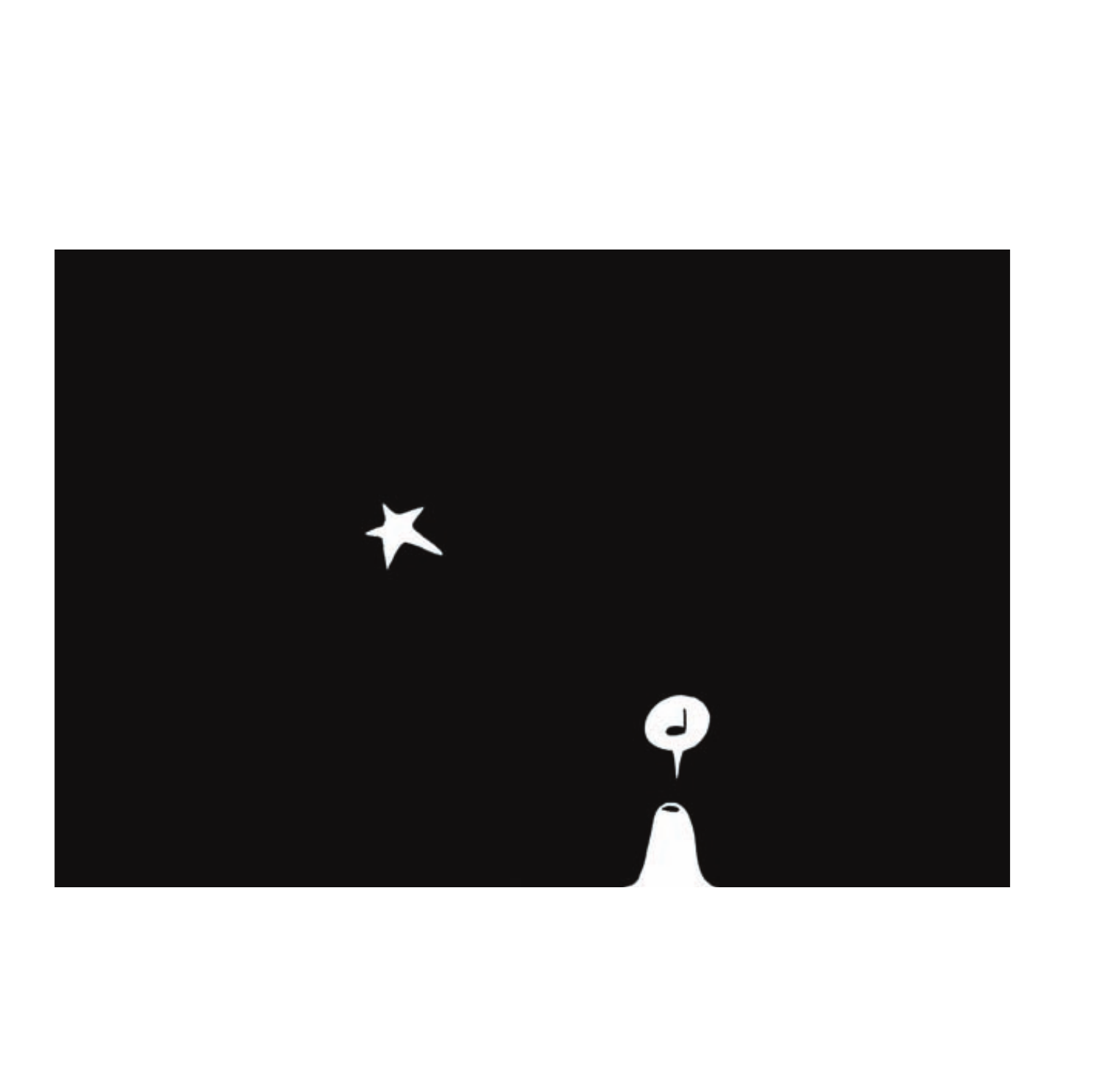#### **Die Liebe liebt das Wandern**

Auf eine Umfrage der Vossischen Zeitung in Berlin im Jahre 1928 antwortete Albert Einstein: "Zu Schubert habe ich nur zu bemerken: Musizieren, lieben – und Maul halten!"

Daran hält sich Martin Rummel und spielt sich "seine Winterreise". Gönnt sich die noble Geste den Text vorangehen zu lassen, um hinterdrein doch den gewissen Schritt weiter zu sein. Eine Art Relativitätstheorie? Bei Schubert ist nichts relativ. Absolut nichts. Fremd bin ich eingezogen, fremd zieh' ich wieder aus", weist der Beginn den Abschied, der äußere Weg der Kälte in innere, lodernde Hitzen. Da tut es gut, die Worte des Dessauer Dichters Wilhelm Müller (1794–1827) von Schuberts Musik wie einen Schirm als Vorhut aufzuspannen. Das Cello übernimmt die Vokalstimme getreu und Ton für Ton. Da wird nicht geschwindelt. Ironie des Schicksals: Müller hat Schuberts Vertonung wohl nie gehört. Die Lieder wurden zu Lebzeiten Schuberts auch nicht aufgeführt. Er selbst soll sie bei Freund Franz von Schober "mit bewegter Stimme" durchgesungen haben, mit den Worten: "Mir gefallen diese Lieder mehr als alle, und sie werden euch auch noch gefallen." Aus den Carl Maria von Weber gewidmeten Gedichten aus den hinterlassenen Papieren eines reisenden Waldhornisten sind ein nach Schuberts Worten "Zyklus schauerlicher Lieder" geworden.

Nennt Wilhelm Müller seine Gedichte noch Die Winterreise, so nimmt Schubert dem 24teiligen Zyklus den bestimmten Artikel und spinnt schlicht unter Winterreise ein psychologisch überhitzt eiskaltes Koordinatensystem. Der neugierige Zuhörer kommt dieser Reise erst gar nicht aus. Kein Wunder, dass Martin Rummel seinem

Klassik Musikfest Mühlviertel ein Zitat Leopold Mozarts voranstellte, das dieser 1766 an seinen Freund und Gönner Lorenz Hagenauer schrieb: "jeder augenblick, den ich verliehre, ist auf ewig verlohren. und wenn ich jemahls gewust habe, wie kostbar die zeit für die jugend ist, so weis ich es itzt."

Licht aus. Vorhang auf für Winterreise in der Fassung für Sprecher, Violoncello und Klavier. Ein weiterer kurzer Prolog von Martin Rummel, dem Verständnis und Wertschätzung für das Werk als auch für das Publikum unabdingbar sind: "In dieser Fassung der Winterreise wird nicht eine Note von Franz Schubert oder ein Wort von Wilhelm Müller verändert. Sie hören exakt das, was im Schubert'schen Manuskript von 1827 notiert ist – nur eben aufgeteilt: Die Noten der Singstimme werden (in derselben Tonlage wie der Tenor, für den es geschrieben ist) vom Cello übernommen, und den Text rezitiert vor jedem Lied der Sprecher. Warum ich diesen Zyklus so aufführe? Einerseits aus purer Liebe zum Werk und erfühlter Seelenverwandtschaft mit seinem Verfasser. Und andererseits, weil so meiner Meinung nach eine vollkommen neue Sicht auf den Text, der immer noch hochmodern ist, und die Musik, die ohne die gleichzeitige Konzentration auf den Text einen ganz anderen Stellenwert bekommt, möglich ist."

Nach Bertl Mütter, Heinz Zender, Franz Liszt oder dem Vienna Art Orchestra spielt sich Martin Rummel im Verbund mit Xaver Hutter und Norman Shetler "seine Winterreise". Will heißen: live, ohne Fallnetz und ohne Schnitt. Ein kurzer Kommentar zu den einzelnen Wegmarken sei erlaubt. Ortstafeln: ein- und entladend. Die Last wiegt schwer. Ist irrwitzig und doch real: Die Liebe liebt das Wandern.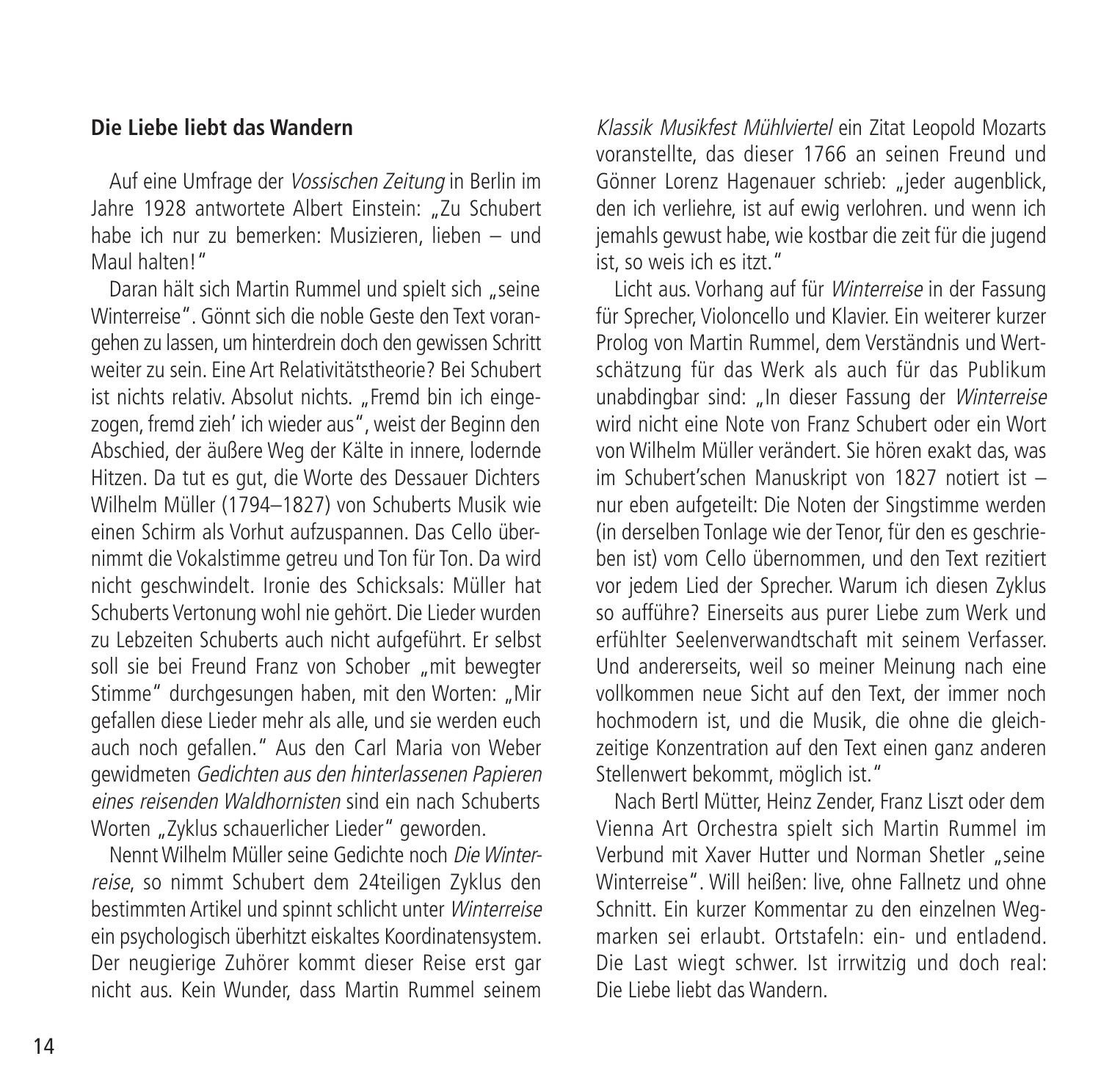- 1 Gute Nacht: Das unbeschreibliche Glück des Tenor singenden Cellisten. Unerbittlicher Schubert, unerbittlicher Rhythmus im Klavier. Pochend, durchgehend. Sisyphos unter den Schuhen und doch größte Rücksicht in trügerischem Dur: "Will dich im Traum nicht stören, wär schad' um deine Ruh'."
- 2 Die Wetterfahne: Erster Blick von außen. Entrüstet fast wütend. Erregt. Klavier und Cello verbünden sich. Keine gute Energie. "Was fragen sie nach meinen Schmerzen?" Instrumentale Verletzungen.
- 3 Gefrorne Tränen: sie fallen und fallen im Klavier. Schuberts Konsequenz. Eine ewige Eisscholle, darauf verzweifelnd der Reisende. Der Cellist.
- 4 Erstarrung: "Mit meinen heißen Tränen". Herumirren, des klaren Blickes beraubt. Der Schmerz nimmt jegliche Perspektive. Und wenn, dann ist sie vergebens.
- 5 Der Lindenbaum: Auszeit! Mit Waldmüller, Raimund und Erzherzog Johann. Auf ein Bier?
- 6 Wasserflut: Durstig nach dem heißen Weh wird der Schnee zum Kumpan. Spül es weg, der Liebsten Haus, denn es tut so weh. Der Leiermann schleicht sich ein.
- 7 Auf dem Flusse: Schubert der "Sprachwerker". "Lustiges Rauschen", das einem fast im Halse stecken bleibt. Unter dem Eis. Der Tod.
- 8 Rückblick: Anhalten und auflehnen entlang Erinnerungen. Cello und Klavier entzweien sich fast. Eine echte Kraftprobe.
- 9 Irrlicht: Ausgeleuchtetes Sterben. "Wie ich einen Ausgang finde, liegt nicht schwer mir in dem Sinn." Das Ende sitzt schon ziemlich locker.
- 10 Rast: Scheinbare Auszeit. Maximal Wasser.
- 11 Frühlingstraum: Julius Patzaks altersjunge Interpretation als Fußnote. Und das Unterbewusste.

Das wäre der "lustig rauschende Fluss" – doch kräht der Hahn. Aufstehen, weitergehen.

- 12 Einsamkeit: Äußere Ruhe bohrt sich ins Innere. Unheimlich.
- 13 Die Post: Mein Herz? Mein Herz? Mein Herz! Mein Herz?
- 14 Der greise Kopf: Nocturne im Morgen: Grauen. Wie weit noch bis zur Bahre!
- 15 Die Krähe: Radar.
- 16 Letzte Hoffung: Klavierstimme mehr als hundert Jahre voraus. Calling Schönberg.
- 17 Im Dorfe findet sich keine Idylle.
- 18 Der stürmische Morgen: Sammeln und fokussieren letzter Kräfte. Kurz und bündig.
- 19 Täuschung: Irrlicht zwei. Schubert verlässt den Getäuschten im Biedermeier-Labyrinth. Zeigt der "geliebten Seele" eiskalt und bitter die lange Nase. Ganz, ganz böse!
- 20 Der Wegweiser: Leiermann aus der Ferne.
- 21 Das Wirtshaus: Trauermarsch.
- 22 Mut: Schuberts Credo: "Will kein Gott auf Erden sein, sind wir selber Götter."
- 23 Die Nebensonnen: Abschied am Tage. Gewissheit: "Im Dunkel wird mir wohler sein." Tiefe Trauer.
- 24 Der Leiermann: Epilog. Angekommen. Abspann.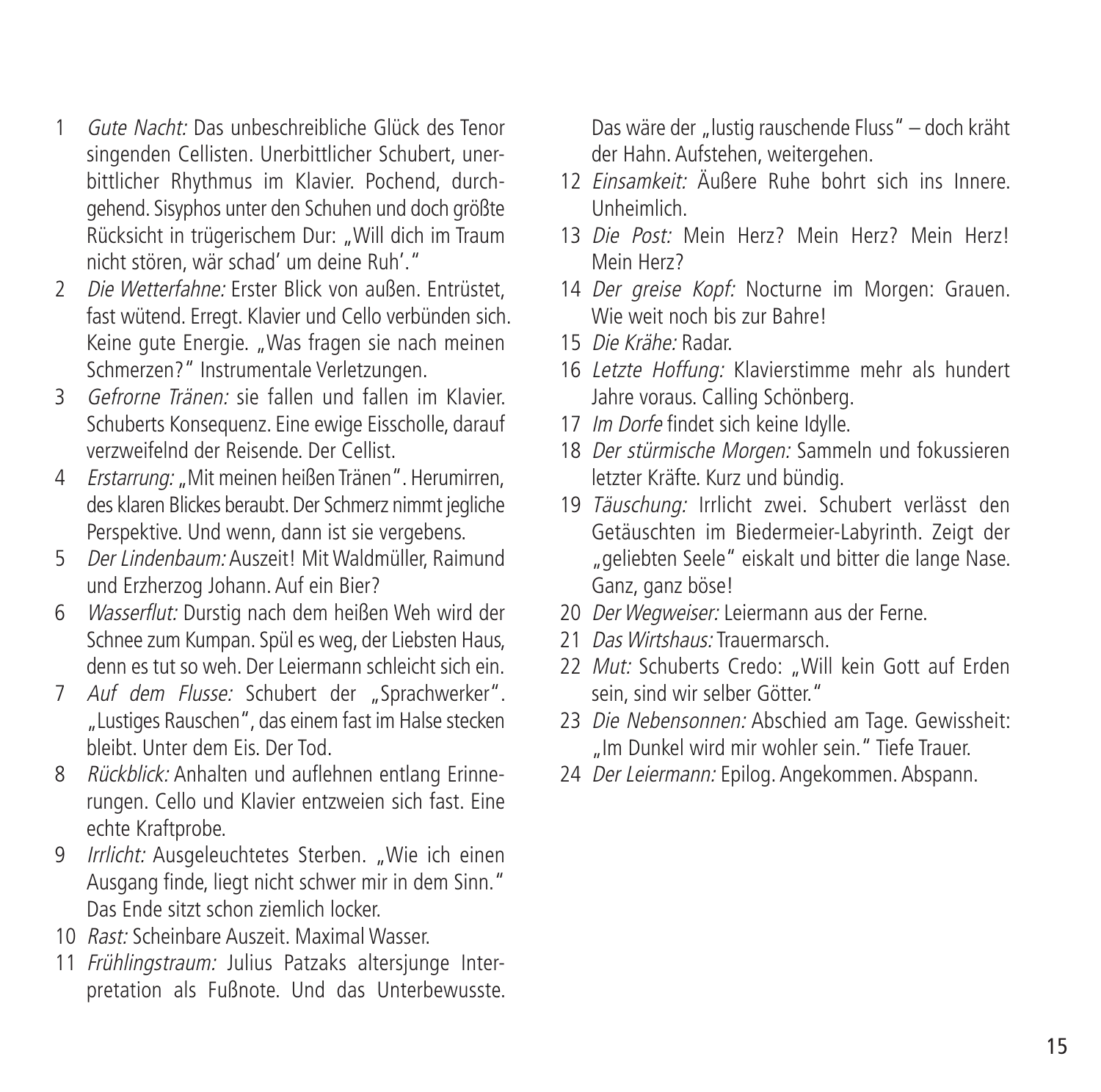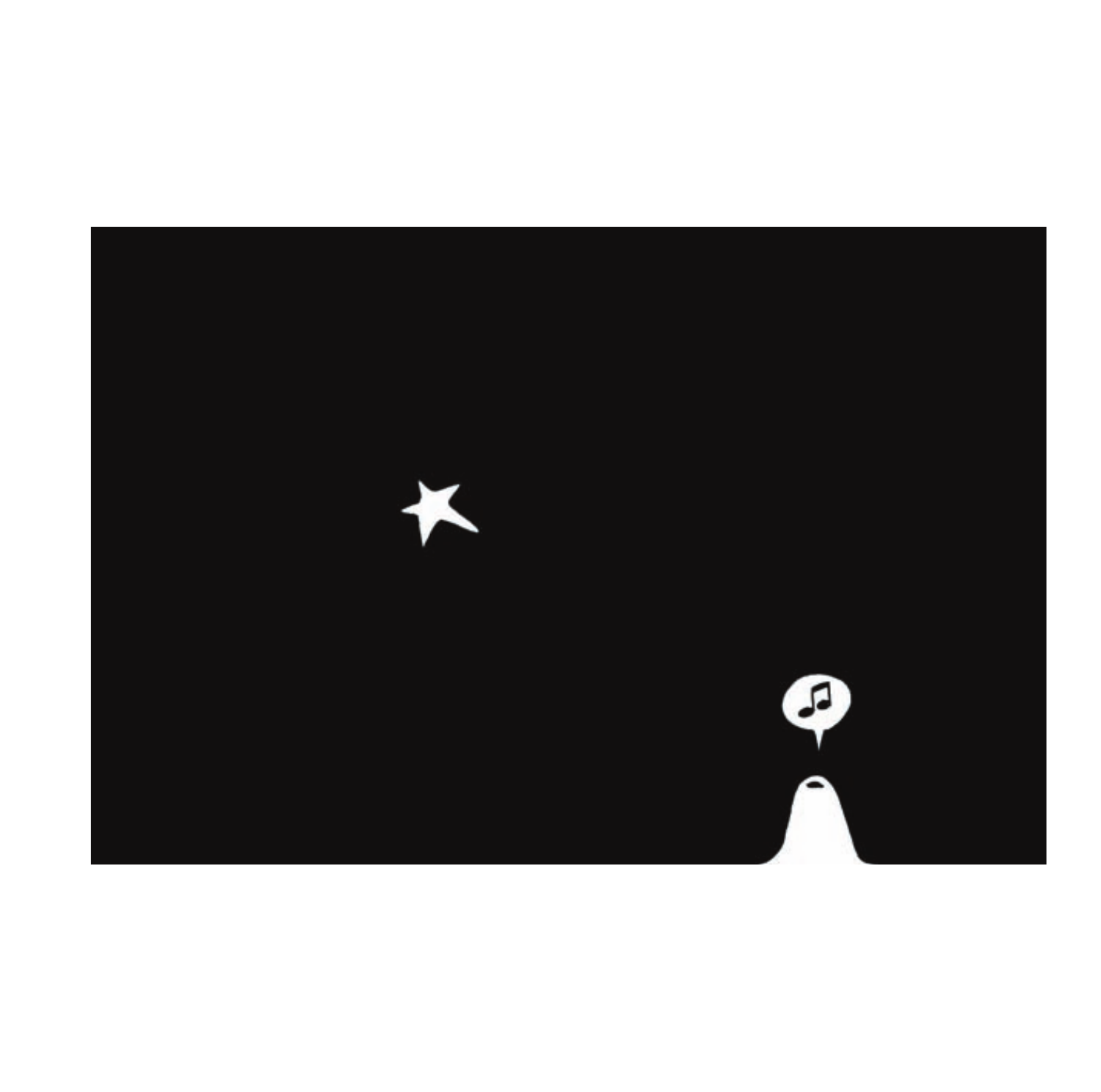Der österreichische Schauspieler **Xaver Hutter** studierte zunächst Architektur in seiner Heimatstadt Wien. 1996 wurde er von Regisseur Stefan Ruzowitzky für die Hauptrolle in dem Film Tempo ausgewählt. Seine Leistung überzeugte, sodass weitere Regisseure auf ihn aufmerksam wurden. Für seine Darstellung in Michael Bindlechners In Heaven gewann er auf dem Filmfestival Max Ophüls Preis 1999 den Darstellerpreis.

Bekanntheit in Deutschland erreichte Xaver Hutter 2000 mit dem Horrorfilm Flashback – Mörderische Ferien und der komödiantischen Krimiserie Bronski und Berstein. 2006 spielte er die Rolle von Wolfgang Amadeus Mozart in der ARD-Produktion Mozart – Ich hätte München Ehre gemacht. Neben seiner Arbeit für Film und Fernsehen ist er auch am Theater tätig, so etwa am Schauspielhaus Zürich oder dem Theater in der Josefstadt in Wien. Für seine Rolle in Amerika am Wiener Volkstheater gewann er 2004 den Nestroy-Theaterpreis und den Karl-Skraup-Preis.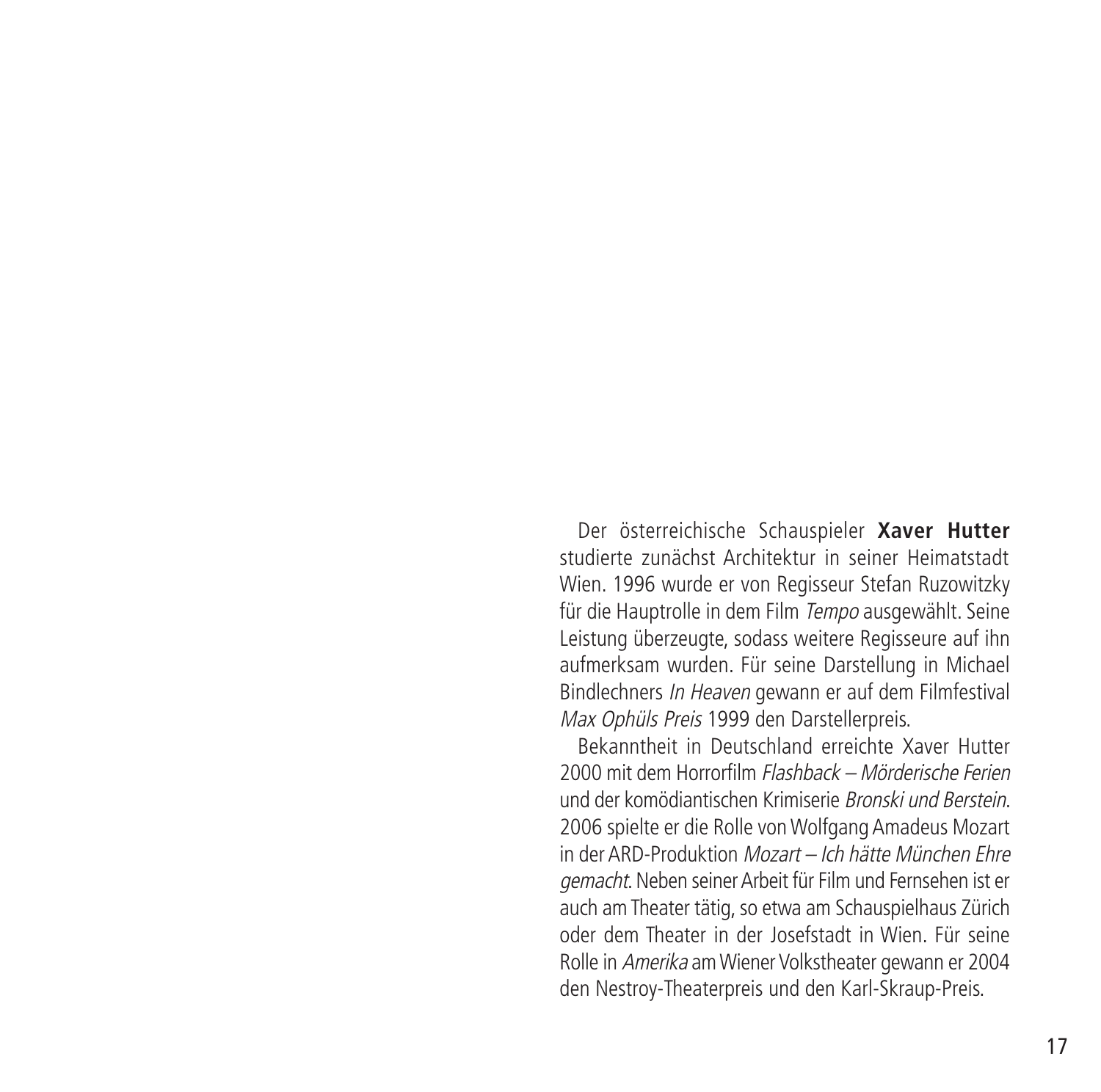"**Martin Rummel** ist ein außergewöhnlicher Künstler, ein hoch talentierter Cellist und Musiker mit einer vielversprechenden Karriere", schwärmte einst sein Lehrer William Pleeth, der auch die legendare Jacqueline du Pre unterrichtet hatte.

Wie es sich für einen vielseitigen Künstler gehört, beschränkt sich Rummel bei seinen internationalen Auftritten bei weltweit führenden Häusern und Ensembles nicht auf einen Aspekt des möglichen künstlerischen Ausdrucks. Zunachst seine Karriere als Solist: Geboren 1974, machte er die ersten musikalischen Erfahrungen auf dem Cembalo und wechselte schon bald zum Cello. Nach Unterricht bei Wilfried Tachezi und einem Solistendiplom an der heutigen Anton Bruckner Privatuniversität Linz als damals jüngster Absolvent setzte er seine Studien bei Maria Kliegel in Koln und eben vor allem bei William Pleeth in London fort, dessen letzter Schüler er werden sollte.

Im Alter von sechzehn Jahren, bedingt durch Arbeit mit Alfred Schnittke, erwachte sein besonderes Interesse am Dialog von Komponist und Interpret. Bis heute hat Rummel mehr als 20 Werke uraufgeführt, darunter fünf Cellokonzerte, und die Rolle des instrumentalen Protagonisten in *Ich, Hiob* von Thomas Daniel Schlee übernommen. Unter den Komponisten, mit denen er in persönlichem Kontakt stand oder steht, sind neben Schnittke und Schlee unter anderem Jorn Arnecke, Howard Blake, Sofia Gubaidulina, Rudolf Kelterborn, Matthias Pintscher und Graham Whettam. Virtuoses steht bei Rummel gleichberechtigt neben der Kammermusik, Altes neben Neuem: Rummels Solorepertoire umfaßt drei Dutzend Cellokonzerte und reicht vom Barock bis in die Avantgarde. Ein Schwerpunkt kristallisiert sich jedoch zunehmend heraus: die Konzentration auf das Wesentliche – auf die großen klassischen Zyklen wie die Cellosonaten von Beethoven oder die Solosuiten von Bach, von denen Rummel 2010 auf paladino music eine hochgelobte CD-Einspielung vorgelegt hat.

Mit Künstlern wie Dimitri Ashkenazy, Eduard Brunner, Jorg Demus, Homero Francesch, Uwe Grodd, Christopher Hinterhuber, Lena Neudauer, dem Faust Quartett, dem Minguet Quartett und vielen anderen namhaften Musikern verbindet Martin Rummel regelmäßige Kammermusik – Rummels große Leidenschaft. Er ist derzeit Intendant des Klassik Musikfest Mühlviertel und war von 2007 bis 2011 Intendant des Wiener Gitarrefestival.

Von allen Aktivitäten als Interpret zeugt eine umfangreiche Diskographie auf mehreren Labels, darunter Musicaphon, Gramola, paladino music, Redcliffe Recordings und Naxos. Hinzu kommt eine Serie von kommentierten Ausgaben aller wesentlichen Etüden fur Violoncello im Bärenreiter-Verlag, die Rummel einen weltweiten Ruf als Pädagoge eingebracht hat. Zur Zeit hat er einen Lehrstuhl für Violoncello an der University of Auckland (Neuseeland) und gibt immer wieder Meisterkurse in zahlreichen Ländern der Erde.

Abgerundet wird die Vita des außergewöhnlichen Künstlers durch die Autorenschaft zweier Kriminalromane, musikalischer Kriminalgrotesken" im Brockmeyer-Verlag Bochum und seine monatliche Sendung Rummels Rubrik für den Wiener Klassiksender Radio Stephansdom. Zahlreiche Kulturinstitutionen schätzen ihn als Berater, und er gehört zum exklusiven Kreis der endorsement artists von Thomastik Infeld, Wien.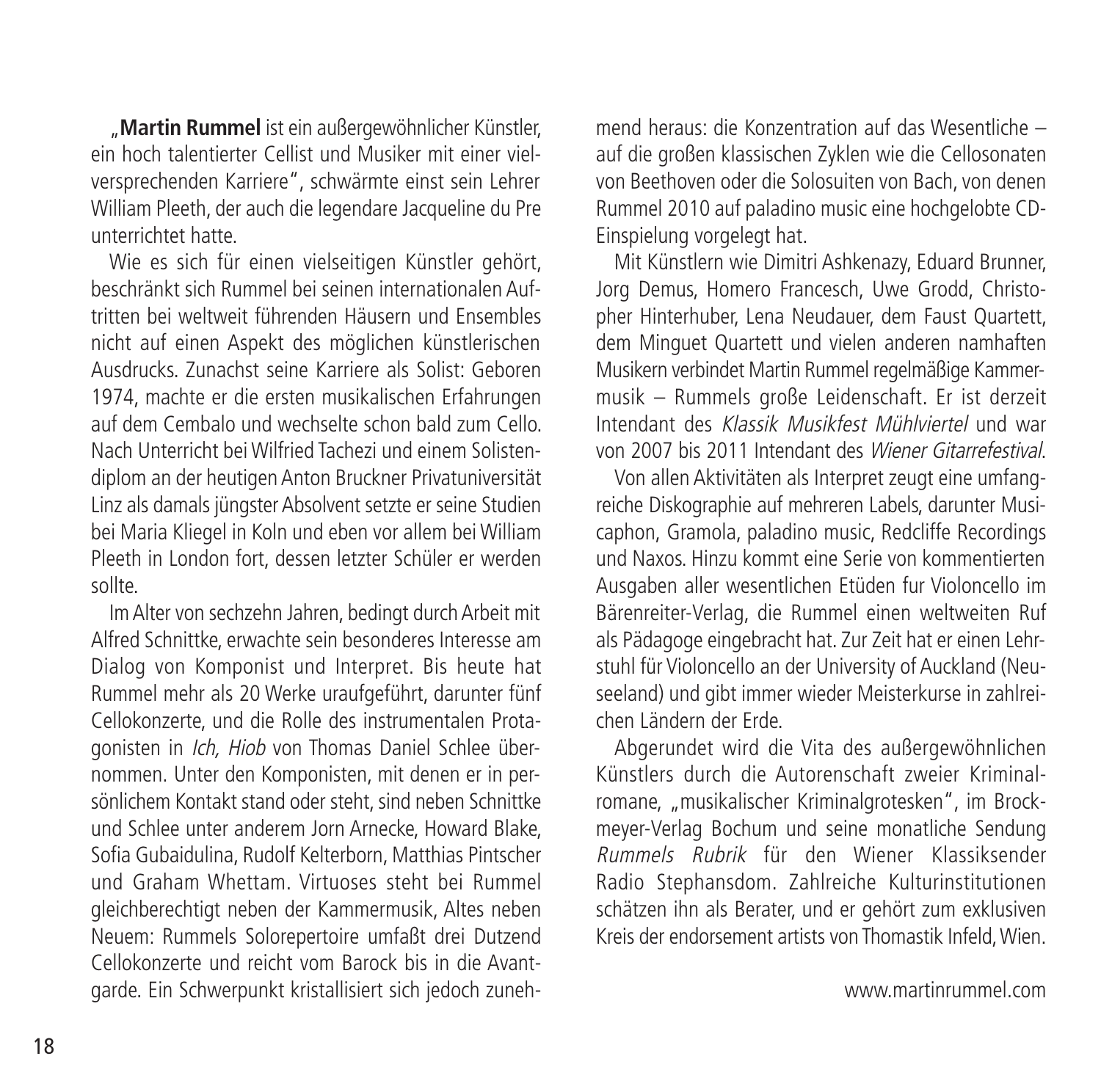**Norman Shetler**, US-Amerikaner mit Wahlheimat Wien, repräsentiert den Inbegriff eines musikalischen Partners bei Liederabenden. Doch täte man ihm Unrecht, ihn nur darauf festlegen zu wollen. Seine Leistungen als Solist (etwa unter dem Dirigat von Josef Krips im Musikvereinssaal in Wien oder mit dem Philadelphia Orchestra in der New Yorker Carnegie Hall), als Kammermusiker (zusammen mit Nathan Milstein, Gidon Kremer, Jörg Demus und vielen anderen) und als Liedbegleiter (von Anneliese Rothenberger, Margot Price, Peter Schreier oder Dietrich Fischer-Dieskau, um nur wenige zu nennen) sind gleichbedeutend und weltweit gepriesen. Sein großes künstlerisches Einfühlungsvermögen zeigt sich auch in seiner internationalen Karriere als Puppenspieler.

Der Name Norman Shetler ist bekannt bei allen wichtigen Festivals (Luzern, Berlin, Salzburg, Paris, London, München, New York etc.), bei wichtigen Wettbewerben und auf den bedeutendsten Konzertpodien, einschließlich Japan und die Länder der früheren Sowjetunion. Alleine im Goldenen Saal des Musikvereins in Wien gab Norman Shetler etwa 30 Konzerte; er konzertierte im Teatro della Scala in Mailand oder der Philharmonie in Berlin, um nur zwei weitere zu nennen.

Norman Shetler gibt seine reiche Erfahrung durch Lehrtätigkeit an Musikakademien, bei Meisterkursen und Seminaren an jüngere Generationen weiter. Er ist auch als Gastprofessor an mehreren Instituten tätig. Shetler hat über 100 Schallplatten und CDs eingespielt, viele davon wurden mit Preisen ausgezeichnet.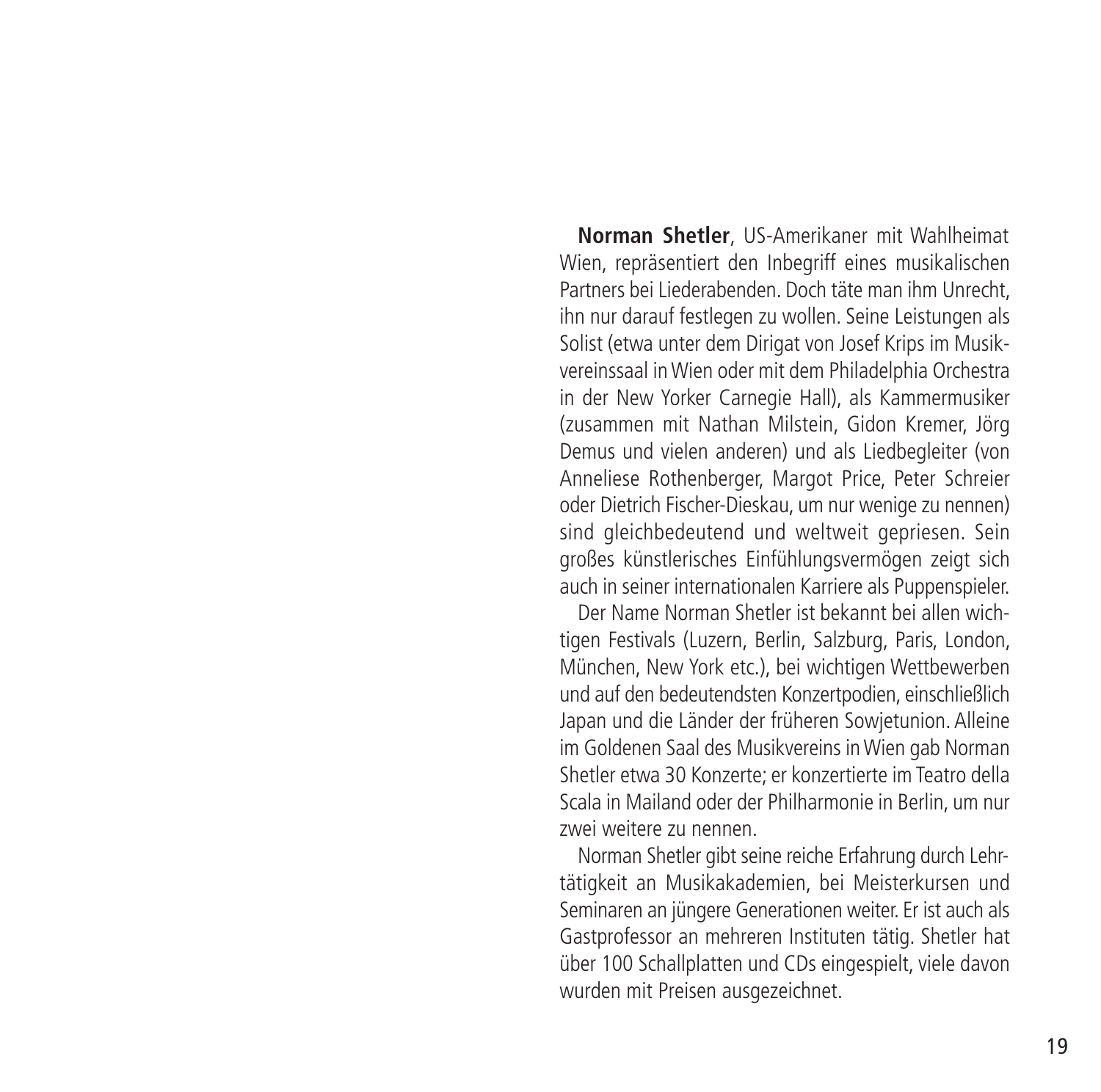**Rudi Klein (Ruud, Ivan ...)** Geboren 1951, zählt der Wiener seit mehr als 35 Jahren zu den Karikaturisten und Illustratoren, die den Sprung in die Internationalität geschafft haben. Neben den Publikationen in den österreichischen Qualitätsmedien Falter, profil und in der Tageszeitung Der Standard beweisen die Auftritte seiner Figuren Ivan, Ruud, Ölf und Rhoemheld auch im gesellschaftskritischen Satiremagazin Titanic und der Süddeutschen Zeitung einen scharfen Blick auf die Absurditäten des Alltags.

Die Figuren Rudi Kleins erkennen die Unebenheiten in unserem Zusammenleben, nehmen die schiefen Ebenen des politischen Alltags auf und mit seinem ganz besonderen Charme aufs Korn. Rudi Klein illustriert die Wiener Seele, da, wo die Psychoanalyse zu Hause ist, ihrem Missmut bis hin zu Zorn und Hoffnungslosigkeit dann am Ende des Tages doch mit einem (fast) versöhnlichen "Glücklich ist, wer vergisst, was ... mmmh ... egal"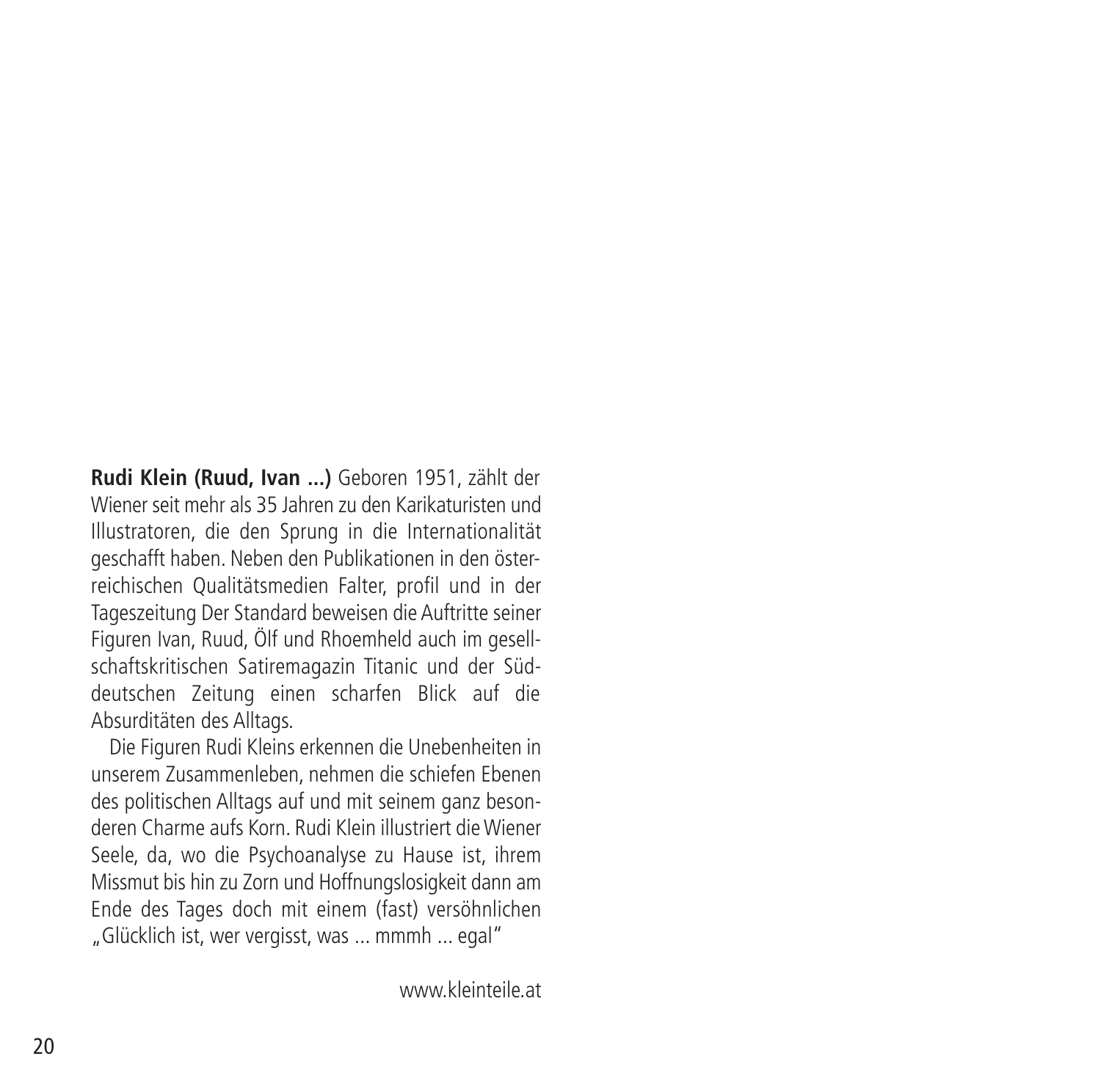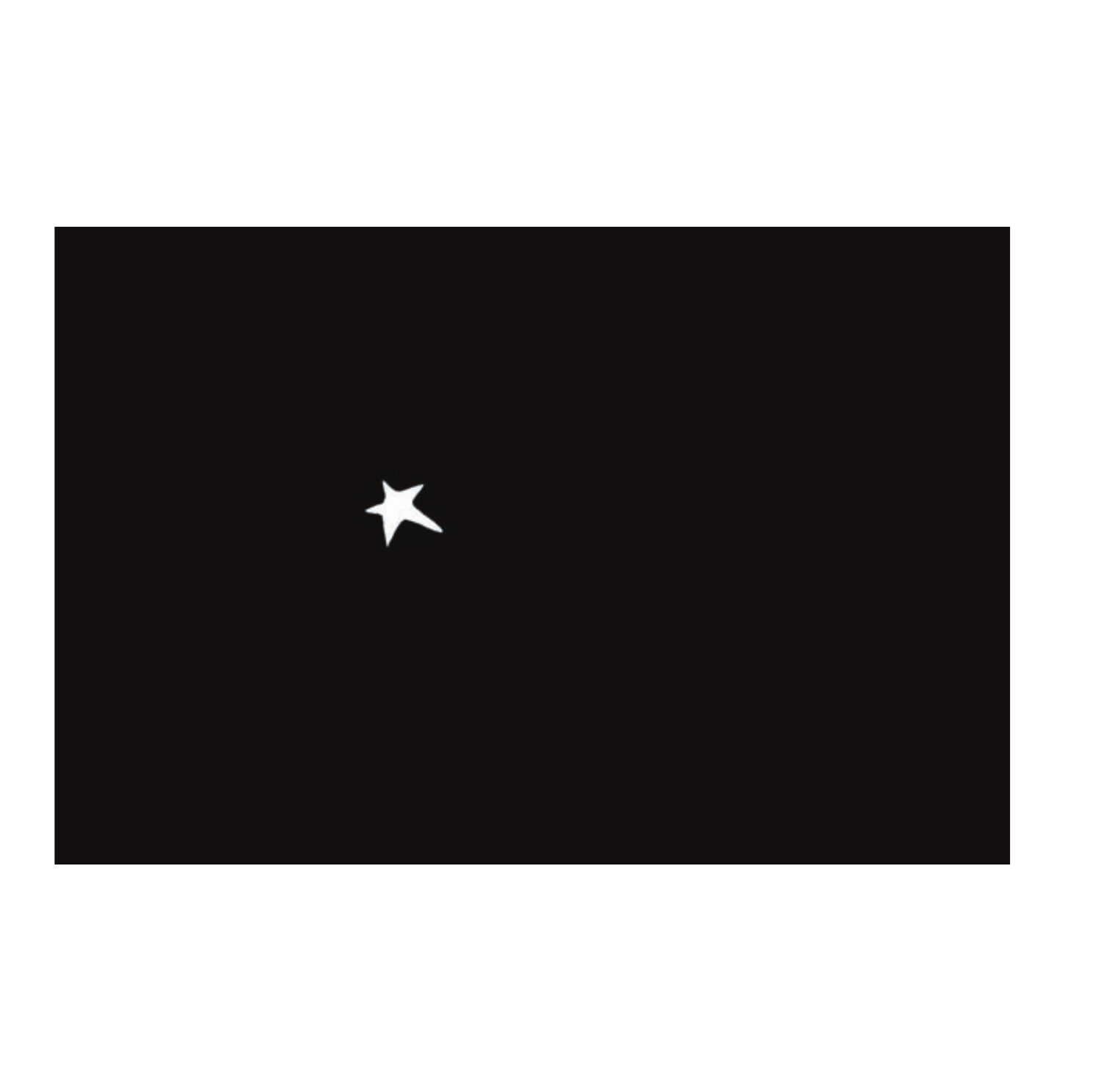#### Disc<sub>1</sub>

#### **02 / 03 Fremd bin ich eingezogen**

Fremd bin ich eingezogen, Fremd zieh' ich wieder aus. Der Mai war mir gewogen Mit manchem Blumenstrauß. Das Mädchen sprach von Liebe, Die Mutter gar von Eh', - Nun ist die Welt so trübe, Der Weg gehüllt in Schnee.

Ich kann zu meiner Reisen Nicht wählen mit der Zeit, Muß selbst den Weg mir weisen In dieser Dunkelheit. Es zieht ein Mondenschatten Als mein Gefährte mit, Und auf den weißen Matten Such' ich des Wildes Tritt.

Was soll ich länger weilen, Daß man mich trieb hinaus? Laß irre Hunde heulen Vor ihres Herren Haus; Die Liebe liebt das Wandern - Gott hat sie so gemacht - Von einem zu dem andern. Fein Liebchen, gute Nacht!

Will dich im Traum nicht stören Wär schad' um deine Ruh' Sollst meinen Tritt nicht hören - Sacht, sacht die Türe zu! Ich schreibe nur im Gehen An's Tor noch gute Nacht, Damit du mögest sehen, An dich hab' ich gedacht.

#### **04 / 05 Die Wetterfahne**

Der Wind spielt mit der Wetterfahne Auf meines schönen Liebchens Haus. Da dacht ich schon in meinem Wahne, Sie pfiff den armen Flüchtling aus.

Er hätt' es ehr bemerken sollen, Des Hauses aufgestecktes Schild, So hätt' er nimmer suchen wollen Im Haus ein treues Frauenbild.

Der Wind spielt drinnen mit den Herzen Wie auf dem Dach, nur nicht so laut. Was fragen sie nach meinen Schmerzen? Ihr Kind ist eine reiche Braut.

#### **06 / 07 Gefror'ne Thränen**

Gefrorne Tropfen fallen Von meinen Wangen ab: Und ist's mir denn entgangen. Daß ich geweinet hab'?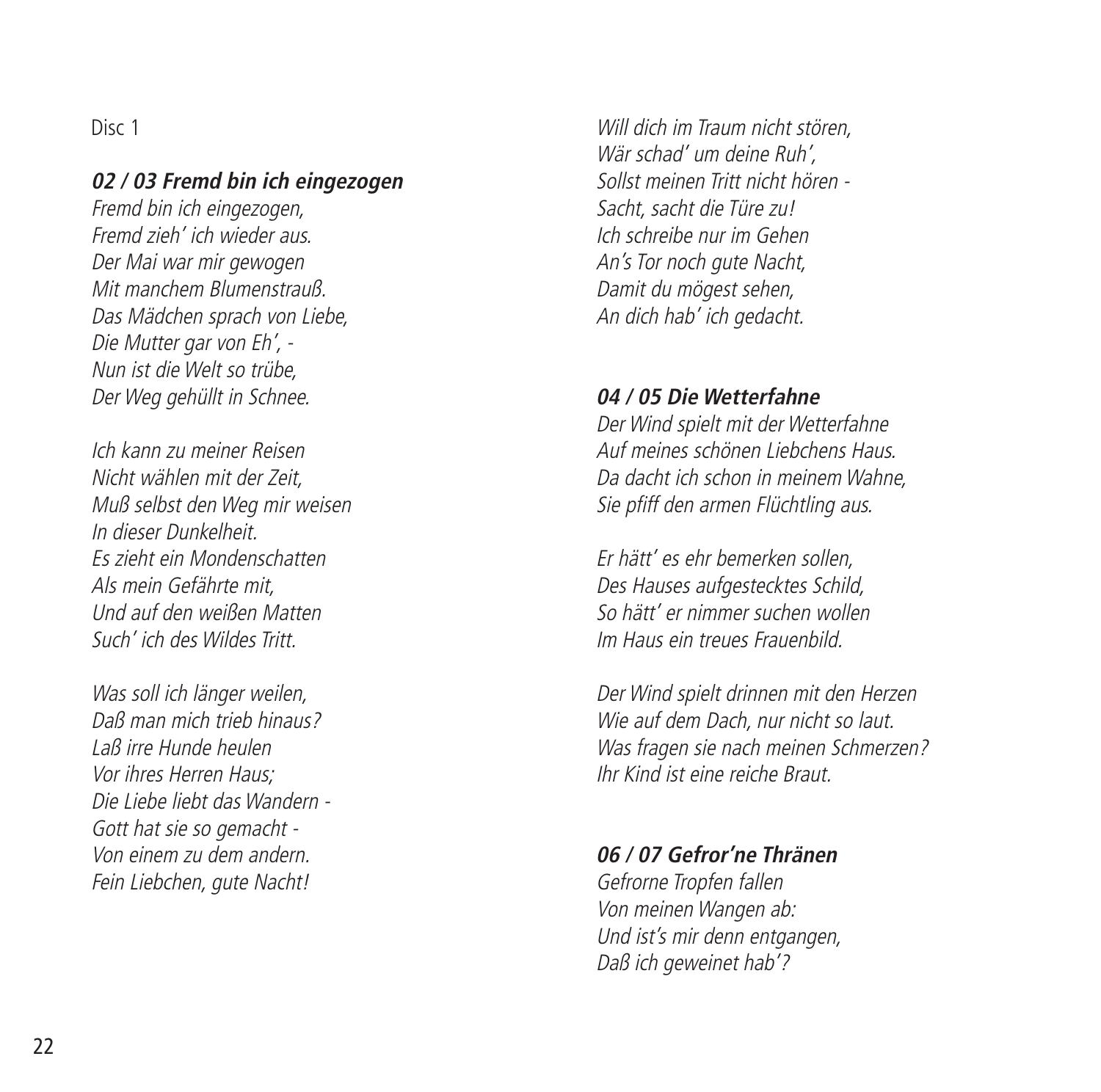Disc<sub>1</sub>

#### **02 / 03 Good Night**

As a stranger I arrived. As a stranger again I leave. May was kind to me With many bunches of flowers. The girl spoke of love, Her mother even of marriage, - Now the world is bleak, The path covered by snow.

I cannot choose the time Of my departure; I must find my own way In this darkness. With a shadow cast by the moonlight As my traveling companion I'll search for animal tracks On the white fields.

Why should I linger, waiting Until I am driven out? Let stray dogs howl Outside their master's house; Love loves to wander God has made her so From one to the other. Dear love, good night!

I will not disturb you in your dreaming, It would be a pity to disturb your rest; You shall not hear my footsteps Softly, softly shut the door! On my way out I'll write "Good Night" on the gate, So that you may see That I have thought of you.

#### **04 / 05 The Weathervane**

The wind plays with the weathervane Atop my beautiful beloved's house. In my delusion I thought It was whistling at the poor fugitive.

If he had seen it before, The crest above the house, Then he never would have looked for A woman's fidelity in that house.

The wind plays with hearts within As on the roof, but not so loudly. What is my suffering to them? Their child is a rich bride.

#### **06 / 07 Frozen Tears**

Frozen tear drops fall from my cheeks: Can it be that, without knowing it, I have been weeping?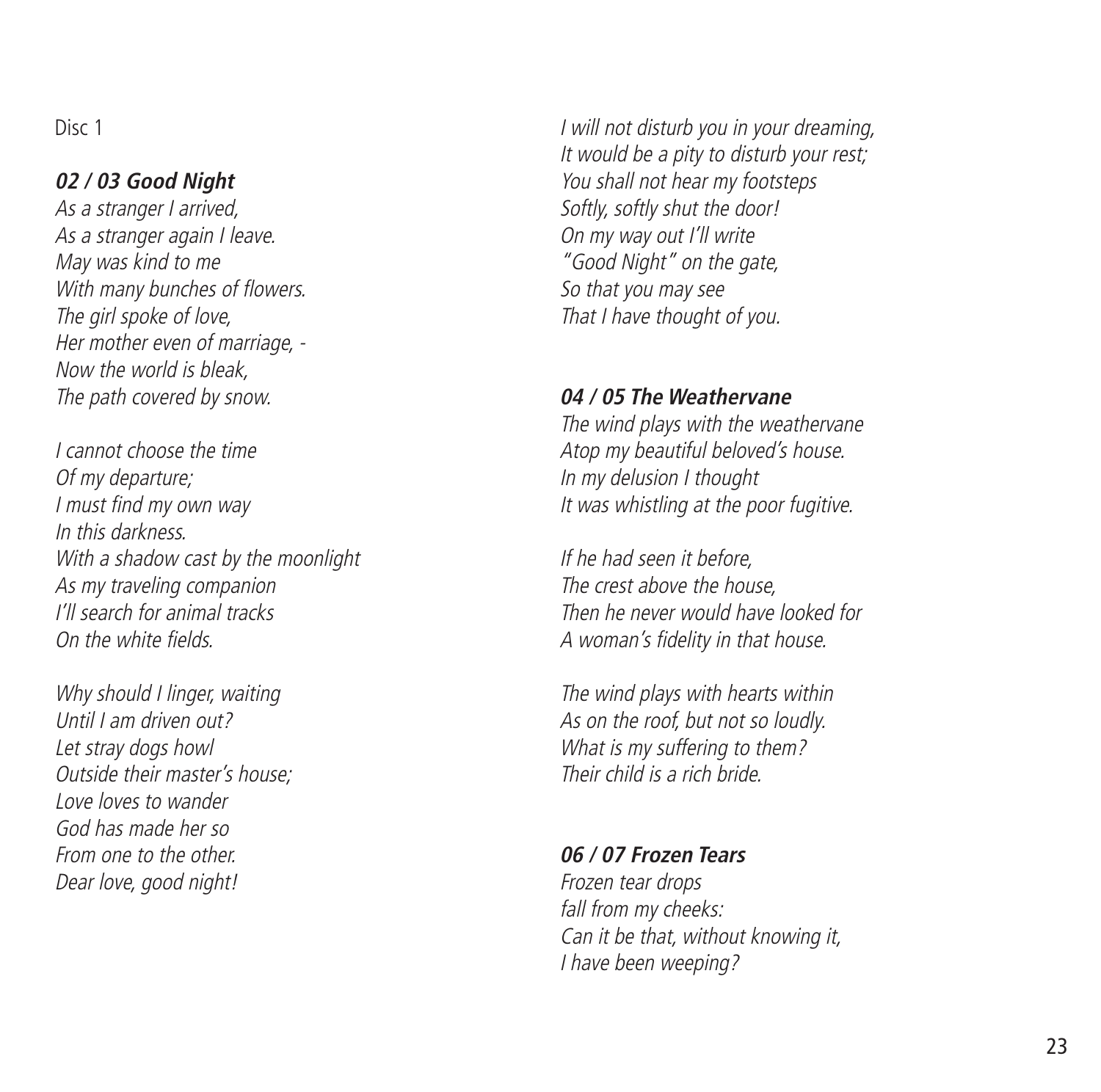Ei Tränen, meine Tränen, Und seid ihr gar so lau, Daß ihr erstarrt zu Eise Wie kühler Morgentau?

Und dringt doch aus der Quelle Der Brust so glühend heiß, Als wolltet ihr zerschmelzen Des ganzen Winters Eis!

#### **08 / 09 Erstarrung**

Ich such' im Schnee vergebens Nach ihrer Tritte Spur, Hier, wo wir oft gewandelt Selbander durch die Flur.

Ich will den Boden küssen, Durchdringen Eis und Schnee Mit meinen heißen Tränen, Bis ich die Erde seh'.

Wo find' ich eine Blüte, Wo find' ich grünes Gras? Die Blumen sind erstorben Der Rasen sieht so blaß.

Soll denn kein Angedenken Ich nehmen mit von hier? Wenn meine Schmerzen schweigen Wer sagt mir dann von ihr?

Mein Herz ist wie erfroren, Kalt starrt ihr Bild darin; Schmilzt je das Herz mir wieder, Fließt auch das Bild dahin!

#### **10 / 11 Der Lindenbaum**

Am Brunnen vor dem Tore Da steht ein Lindenbaum; Ich träumt in seinem Schatten So manchen süßen Traum.

Ich schnitt in seine Rinde So manches liebe Wort; Es zog in Freud' und Leide Zu ihm mich immer fort.

Ich mußt' auch heute wandern Vorbei in tiefer Nacht, Da hab' ich noch im Dunkel Die Augen zugemacht.

Und seine Zweige rauschten, Als riefen sie mir zu: Komm her zu mir, Geselle, Hier find'st du deine Ruh'!

Die kalten Winde bliesen Mir grad ins Angesicht; Der Hut flog mir vom Kopfe, Ich wendete mich nicht.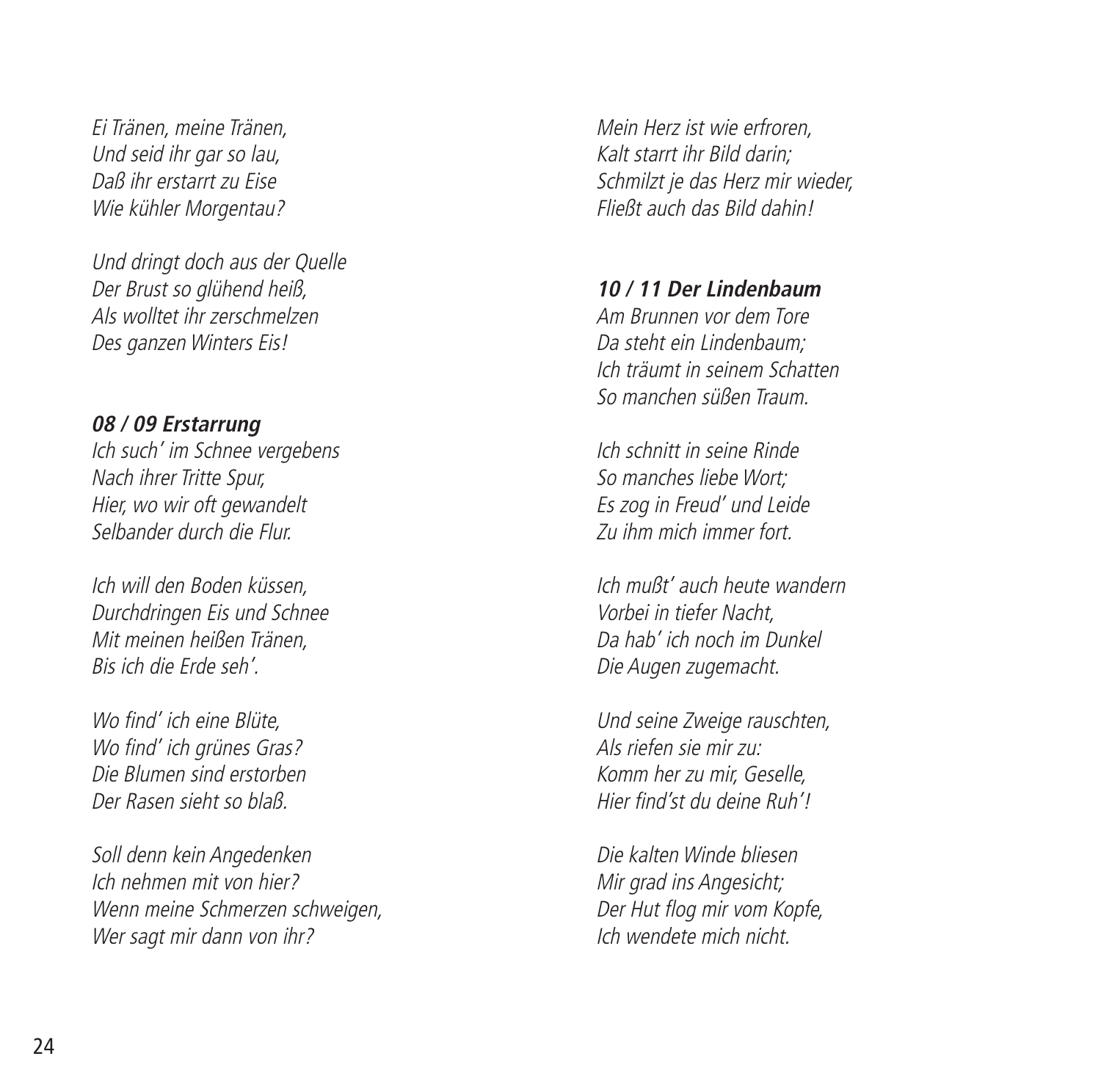O tears, my tears, are you so lukewarm, That you turn to ice like cold morning dew?

Yet you spring from a source, my breast, so burning hot, As if you wanted to melt all of the ice of winter!

#### **08 / 09 Numbness**

I search in the snow in vain For a trace of her footsteps When she, on my arm, Wandered about the green field

I want to kiss the ground, Piercing the ice and snow With my hot tears. Until I see the earth below.

Where will I find a blossom? Where will I find areen arass? The flowers are dead, The turf is so pale.

Is there then no souvenir To carry with me from here? When my pain is stilled What will speak to me of her? My heart is as if frozen, Her image is cold within If my heart should one day thaw, So too would her image melt away!

#### **10 / 11 The Linden Tree**

By the fountain, near the gate, There stands a linden tree; I have dreamt in its shadows So many sweet dreams.

I carved on its bark So many loving words; I was always drawn to it, Whether in joy or in sorrow.

Today, too, I had to pass it In the dead of night. And even in the darkness I had to close my eyes.

And its branches rustled As if calling to me: "Come here, to me, friend, Here you will find your peace!"

The frigid wind blew Straight in my face. My hat flew from my head, I did not turn back.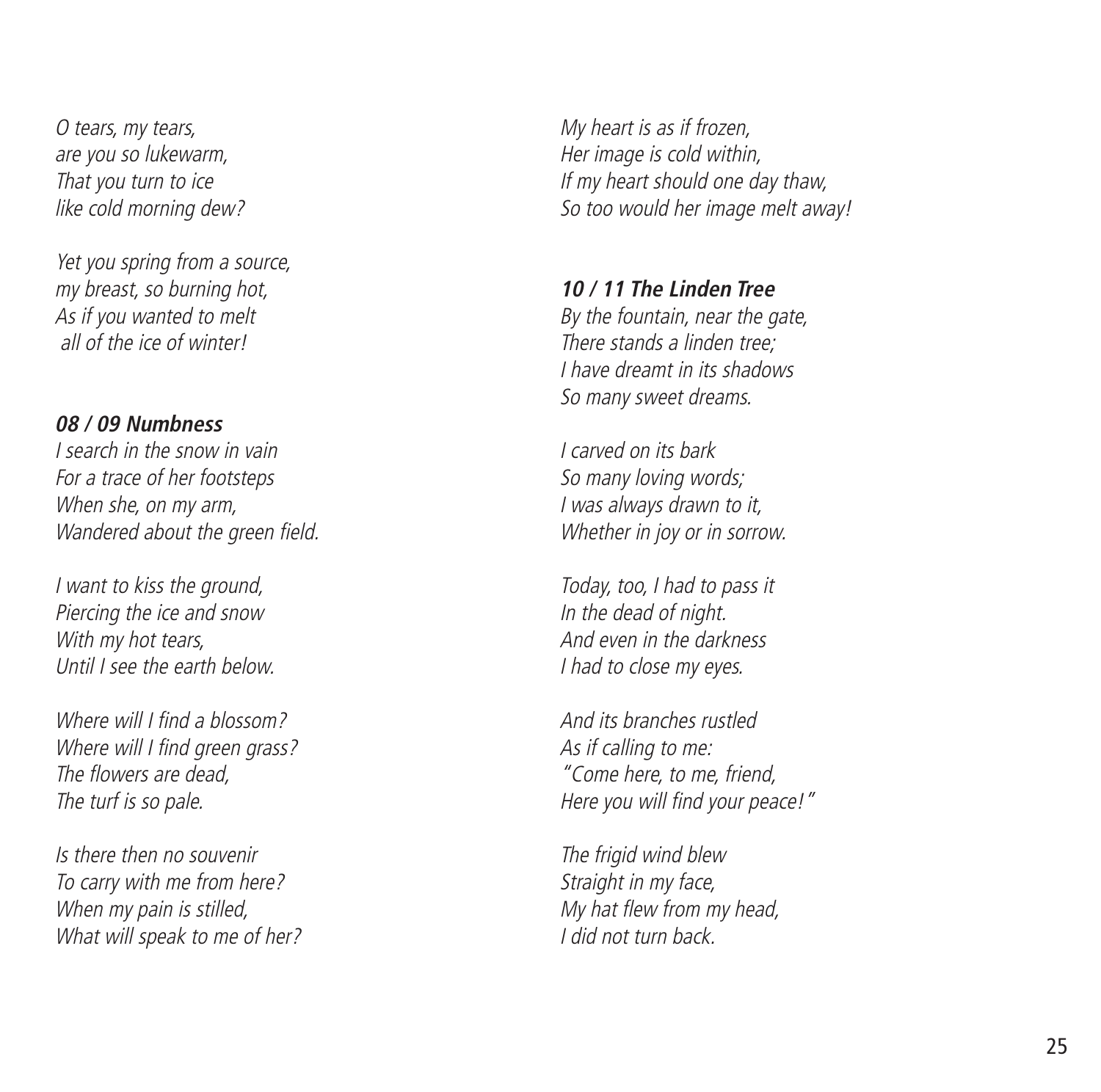Nun bin ich manche Stunde Entfernt von jenem Ort, Und immer hör' ich's rauschen: Du fändest Ruhe dort!

#### **12 / 13 Wasserflut**

Manche Trän' aus meinen Augen Ist gefallen in den Schnee; Seine kalten Flocken saugen Durstig ein das heiße Weh.

Wenn die Gräser sprossen wollen Weht daher ein lauer Wind, Und das Eis zerspringt in Schollen Und der weiche Schnee zerrinnt.

Schnee, du weißt von meinem Sehnen, Sag' mir, wohin doch geht dein Lauf? Folge nach nur meinen Tränen, Nimmt dich bald das Bächlein auf.

Wirst mit ihm die Stadt durchziehen, Munt're Straßen ein und aus; Fühlst du meine Tränen glühen, Da ist meiner Liebsten Haus.

#### **14 / 15 Auf dem Flusse**

Der du so lustig rauschtest, Du heller, wilder Fluß, Wie still bist du geworden, Gibst keinen Scheidegruß.

Mit harter, starrer Rinde Hast du dich überdeckt, Liegst kalt und unbeweglich Im Sande hingestreckt.

In deine Decke grab' ich Mit einem spitzen Stein Den Namen meiner Liebsten Und Stund' und Tag hinein:

Den Tag des ersten Grußes, Den Tag, an dem ich ging; Um Nam' und Zahlen windet Sich ein zerbroch'ner Ring.

Mein Herz, in diesem Bache Erkennst du nun dein Bild? Ob's unter seiner Rinde Wohl auch so reißend schwillt?

#### **16 / 17 Rückblick**

Es brennt mir unter beiden Sohlen, Tret' ich auch schon auf Eis und Schnee, Ich möcht' nicht wieder Atem holen, Bis ich nicht mehr die Türme seh'.

Hab' mich an jeden Stein gestoßen, So eilt' ich zu der Stadt hinaus; Die Krähen warfen Bäll' und Schloßen Auf meinen Hut von jedem Haus.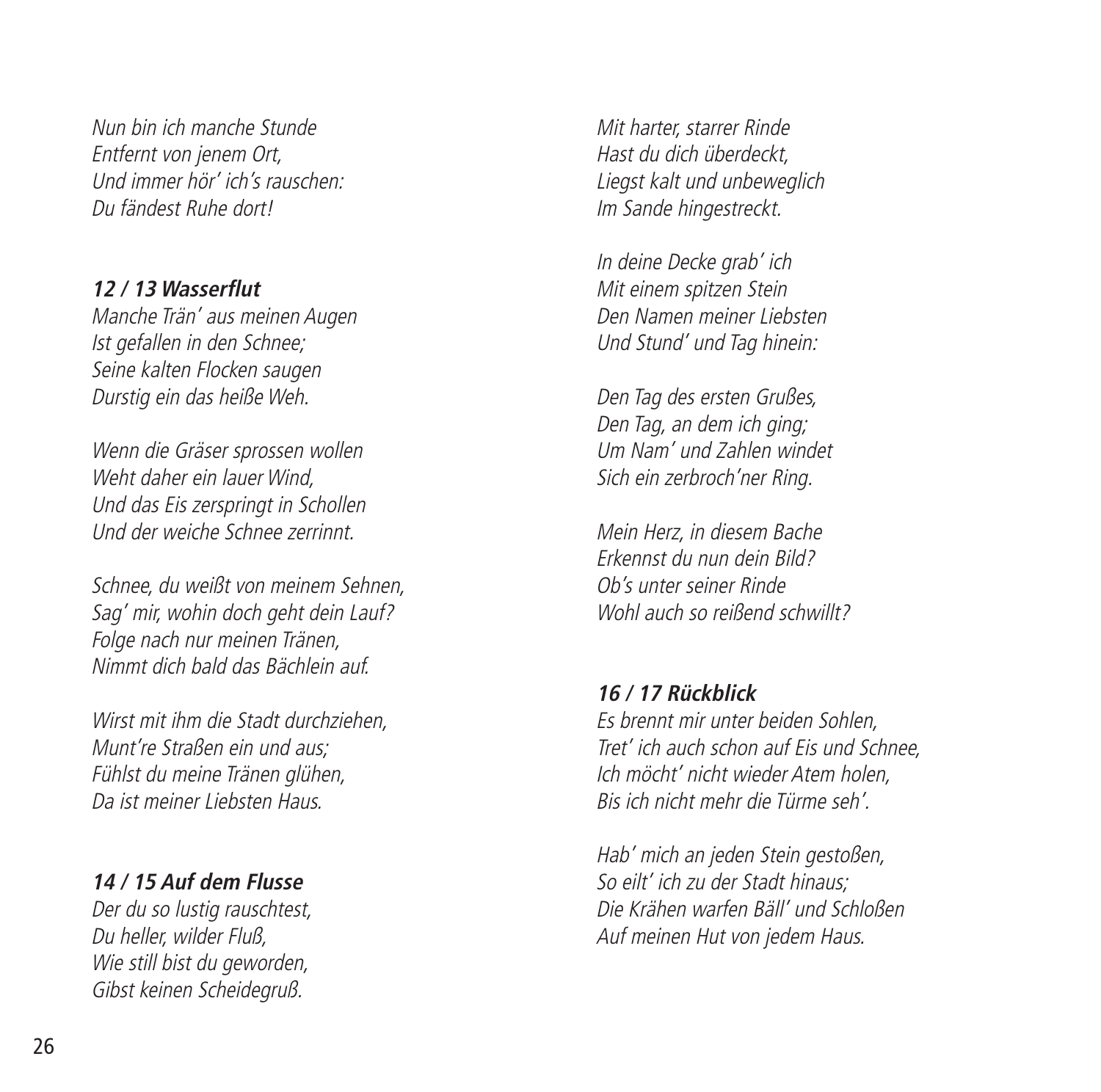Now I am many hours Away from that spot And still I hear the rustling: There you would have found peace!

#### **12 / 13 Torrent**

Many tears from my eyes Have fallen into the snow; Whose icy flakes thirstily drink My hurning grief

When the grass begins to sprout. A mild wind will blow there, And the ice will break up And the snow will melt.

Snow, you know my longing, Tell me, to where will you run? Just follow my tears And then before long the brook will take you in.

It will take you through the town, In and out of the lively streets. When you feel my tears glow That will be my beloved's house.

#### **14 / 15 On the Stream**

You who rushed along so merrily, You clear, wild stream, How quiet you have become, You offer no parting words.

With a hard, solid crust You have clothed yourself. You lie cold and motionless Stretched out in the sand.

On your surface I carve With a sharp stone The name of my beloved And the hour and the day:

The day of our first meeting, The day I went away: Name and numbers entwined By a broken ring.

My heart, in this brook Do you recognize your own image? Is there, under your surface, too, A surging torrent?

#### **16 / 17 Backward Glance**

A fire burns under the soles of my feet, Though I walk on ice and snow; Yet I'll not pause for a breath Until the towers are out of sight.

I have stumbled on every stone, So hastily did I leave the town; The crows threw snowballs and hailstones at my hat from every house.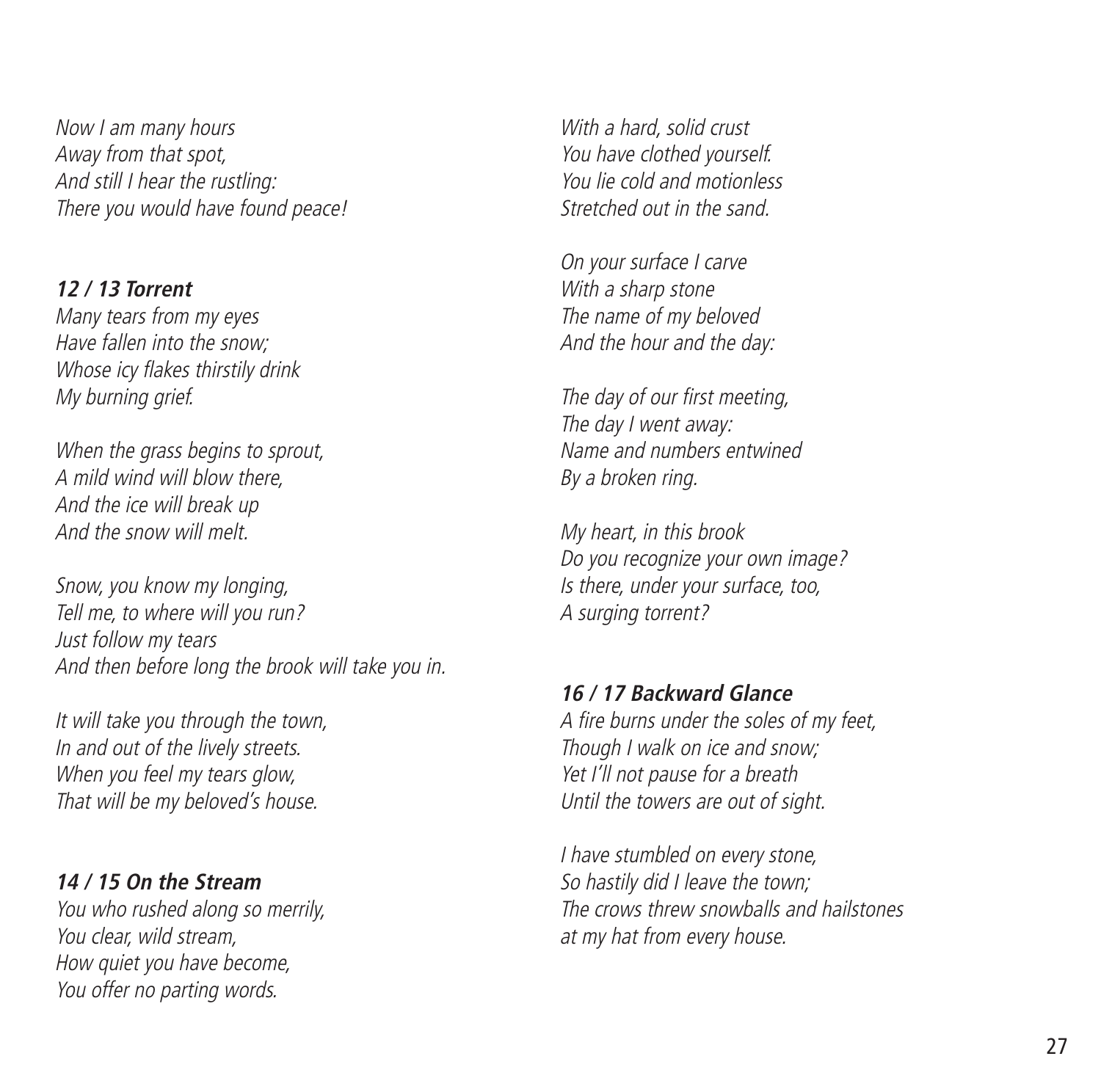Wie anders hast du mich empfangen. Du Stadt der Unbeständigkeit! An deinen blanken Fenstern sangen Die Lerch' und Nachtigall im Streit.

Die runden Lindenbäume blühten, Die klaren Rinnen rauschten hell, Und ach, zwei Mädchenaugen glühten. - Da war's gescheh'n um dich, Gesell!

Kommt mir der Tag in die Gedanken, Möcht' ich noch einmal rückwärts seh'n, Möcht' ich zurücke wieder wanken, Vor ihrem Hause stille steh'n.

#### **18 / 19 Irrlicht**

In die tiefsten Felsengründe Lockte mich ein Irrlicht hin: Wie ich einen Ausgang finde, Liegt nicht schwer mir in dem Sinn.

Bin gewohnt das Irregehen, 's führt ja jeder Weg zum Ziel: Uns're Freuden, uns're Wehen, Alles eines Irrlichts Spiel!

Durch des Bergstroms trock'ne Rinnen Wind' ich ruhig mich hinab. Jeder Strom wird's Meer gewinnen, Jedes Leiden auch ein Grab.

#### **20 / 21 Rast**

Nun merk' ich erst, wie müd' ich bin, Da ich zur Ruh' mich lege: Das Wandern hielt mich munter hin Auf unwirtbarem Wege. Die Füße frugen nicht nach Rast, Es war zu kalt zum Stehen; Der Rücken fühlte keine Last, Der Sturm half fort mich wehen.

In eines Köhlers engem Haus Hab' Obdach ich gefunden; Doch meine Glieder ruh'n nicht aus: So brennen ihre Wunden. Auch du, mein Herz, in Kampf und Sturm So wild und so verwegen Fühlst in der Still' erst deinen Wurm Mit heißem Stich sich regen!

#### **22 / 23 Frühlingstraum**

Ich träumte von bunten Blumen, So wie sie wohl blühen im Mai; Ich träumte von grünen Wiesen, Von lustigem Vogelgeschrei.

Und als die Hähne krähten, Da ward mein Auge wach; Da war es kalt und finster, Es schrieen die Raben vom Dach.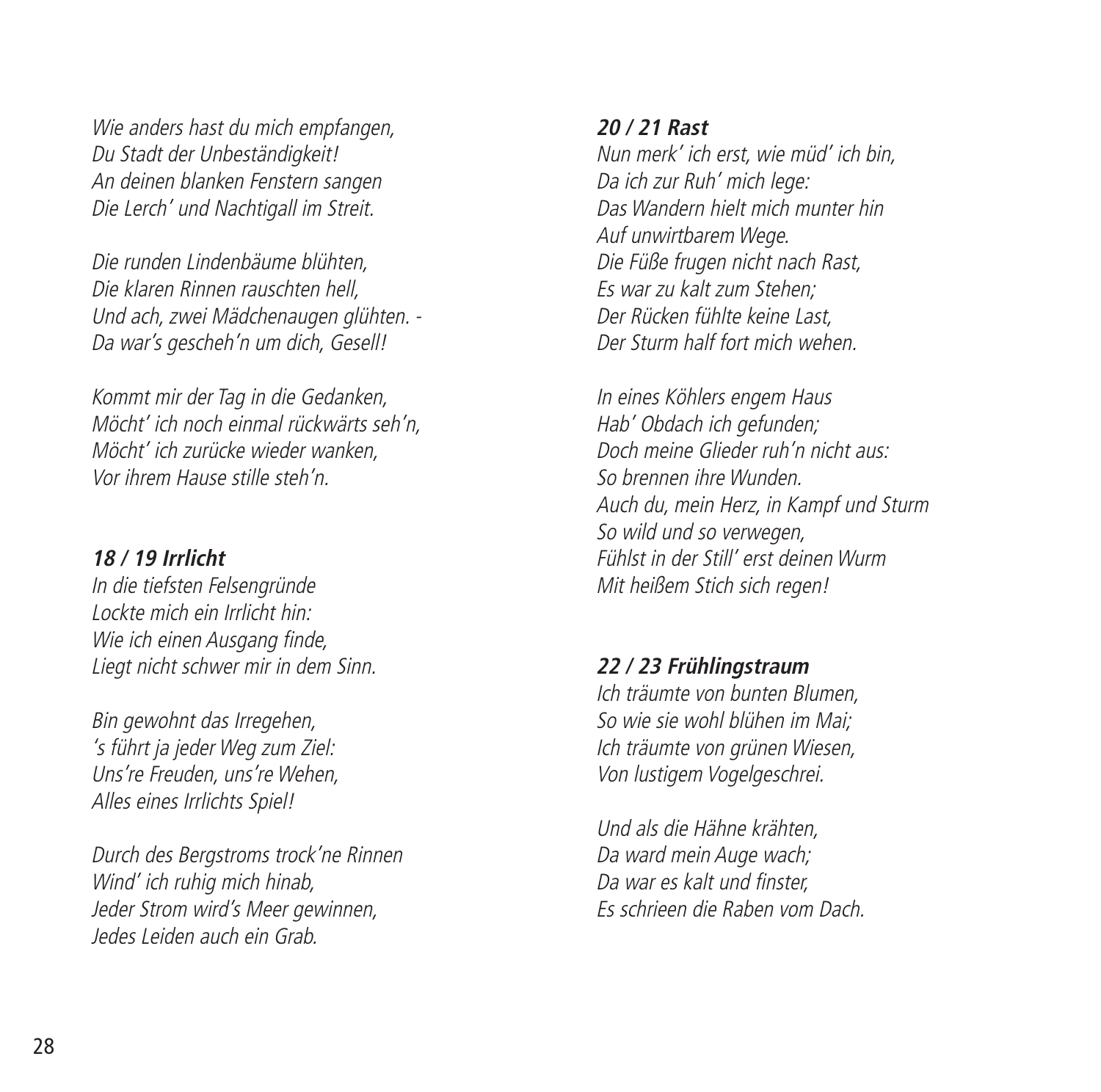How differently did you welcome me, You town of infidelity! At your bright windows sang The lark and the nightingale in competition.

The round linden trees were blooming, The clear streams rushed by, And, ah, two maiden eyes were glowing, - Then you were done for, my friend.

When that day comes into my thoughts I wish to glance back once more, I wish I could stumble back And stand in silence before her house.

#### **18 / 19 Will o' the wisp**

Into the deepest chasms A will-o'-the-wisp enticed me; How I will discover a path Does not concern me much.

I am used to going astray; Every path leads to one goal; Our joys, our woes Are all a will-o'-the-wisp game!

Down the mountain stream's dry course I will calmly wend my way. Every stream finds the sea, Every sorrow finds its grave.

#### **20 / 21 Rest**

Now I first notice how weary I am As I lie down to rest; Wandering had sustained me As I walked a desolate road. My feet do not ask for rest, It was too cold to stand still; My back felt no burden, The storm helped me blow along.

In a coal-burner's narrow hut I have found shelter. Still, my limbs cannot rest, So fiercely my wounds burn. You too, my heart, in struggles and storm So wild and so bold, Only now in the quiet do you feel the sharp sting of the worm that lives within you!

### **22 / 23 Dream of Springtime**

I dreamt of colorful flowers Such as bloom in May; I dreamt of green meadows. Of merry bird sonas.

And when the roosters crowed, My eyes awoke; It was cold and dark, The ravens were shrieking on the roof.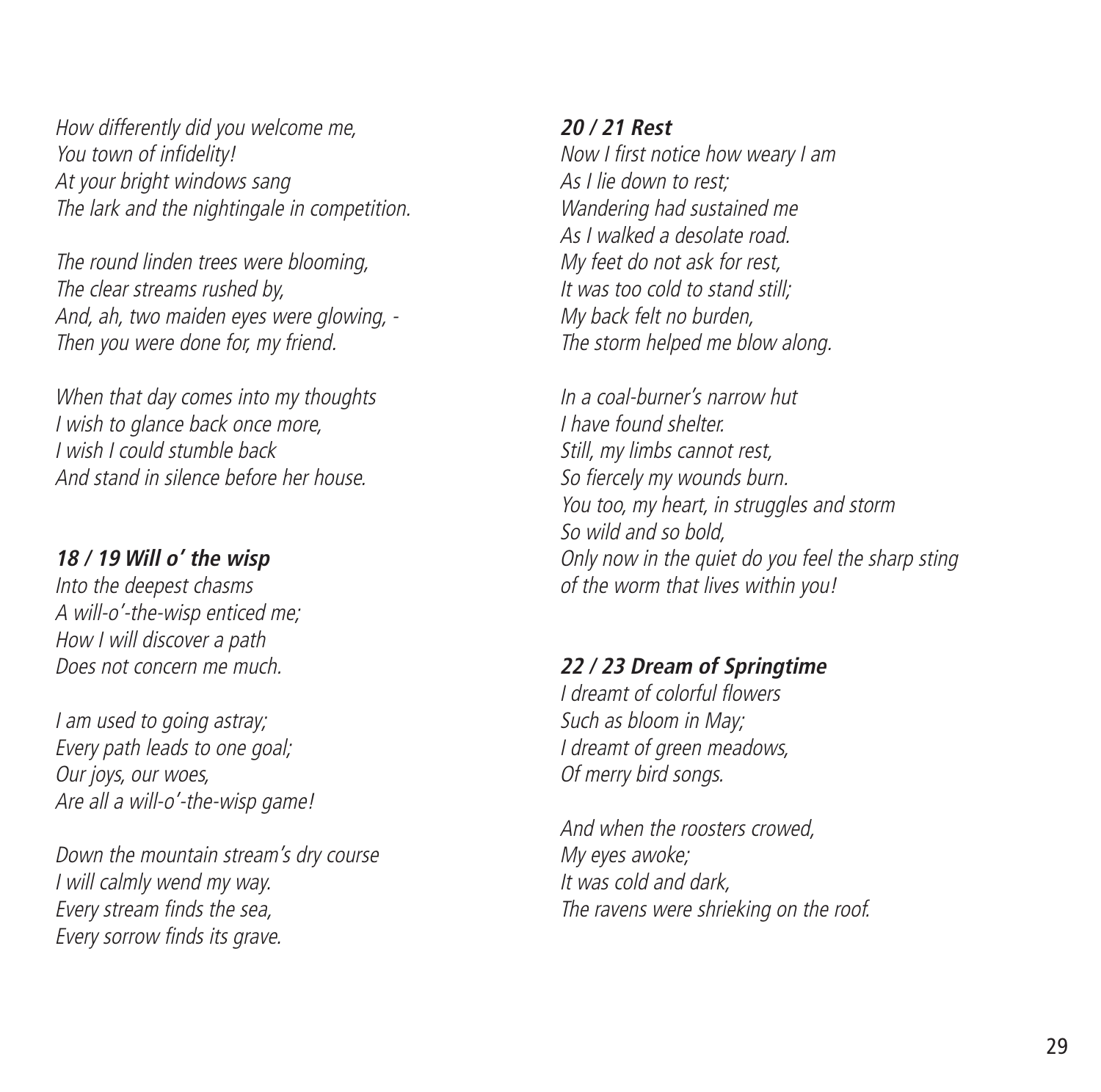Doch an den Fensterscheiben, Wer malte die Blätter da? Ihr lacht wohl über den Träumer, Der Blumen im Winter sah?

Ich träumte von Lieb' um Liebe, Von einer schönen Maid, Von Herzen und von Küssen, Von Wonn' und Seligkeit.

Und als die Hähne kräten, Da ward mein Herze wach; Nun sitz ich hier alleine Und denke dem Traume nach.

Die Augen schließ' ich wieder, Noch schlägt das Herz so warm. Wann grünt ihr Blätter am Fenster? Wann halt' ich mein Liebchen im Arm?

**24 / 25 Einsamkeit** Wie eine trübe Wolke Durch heit're Lüfte geht, Wann in der Tanne Wipfel Ein mattes Lüftchen weht:

So zieh ich meine Straße Dahin mit trägem Fuß, Durch helles, frohes Leben Einsam und ohne Gruß.

Ach, daß die Luft so ruhig! Ach, daß die Welt so licht! Als noch die Stürme tobten, War ich so elend nicht.

Disc<sub>2</sub>

#### **01 / 02 Die Post**

Von der Straße her ein Posthorn klingt. Was hat es, daß es so hoch aufspringt. Mein Herz?

Die Post bringt keinen Brief für dich. Was drängst du denn so wunderlich. Mein Herz?

Nun ja, die Post kömmt aus der Stadt, Wo ich ein liebes Liebchen hatt', Mein Herz!

Willst wohl einmal hinüberseh'n Und fragen, wie es dort mag geh'n, Mein Herz?

#### **03 / 04 Der greise Kopf**

Der Reif hatt' einen weißen Schein Mir übers Haar gestreuet; Da meint' ich schon ein Greis zu sein Und hab' mich sehr gefreuet.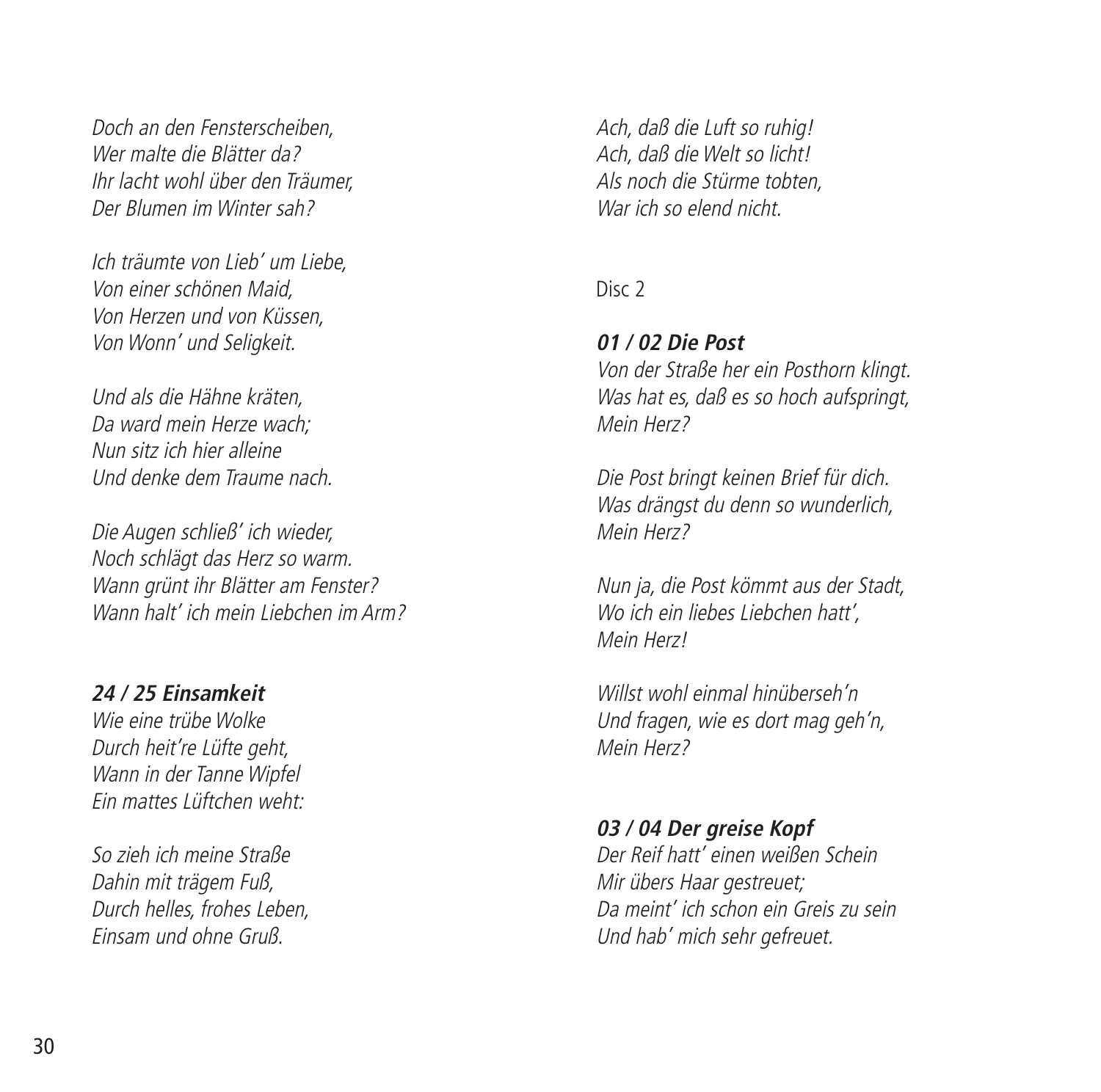But there on the window panes, Who painted those leaves? Do you laugh at the dreamer, Who saw flowers in winter?

I dreamt of requited love.  $Of$  a beautiful girl Of hearts and of kisses, Of bliss and happiness.

And when the roosters crowed, My heart awoke. Now I sit here alone, And think about my dream.

I shut my eyes again, My heart still beats warmly. When will you leaves on the window turn green? When will I hold my beloved in my arms?

# **24 / 25 Loneliness**

As a dark cloud Passes through clear skies, When a faint breeze wafts Through the tops of the pine trees:

So I make my way With heavy steps. Through bright, joyful life, Alone and ungreeted.

Ah, the air is so calm, Ah, the world is so bright! When the tempests were raging. I was not so miserable.

Disc<sub>2</sub>

**01 / 02 The Post** A posthorn sounds from the street. What is it that makes you leap so, My heart?

The post brings no letter for you. Why do you surge, then, so wonderfully, My heart?

And now the post comes from the town Where once I had a true beloved My heart!

Do you want to look out And ask how things are back there, My heart?

#### **03 / 04 The Grey Head**

The frost sprinkled a white coating All through my hair; It made me think I was already grey-haired, And that made me very happy.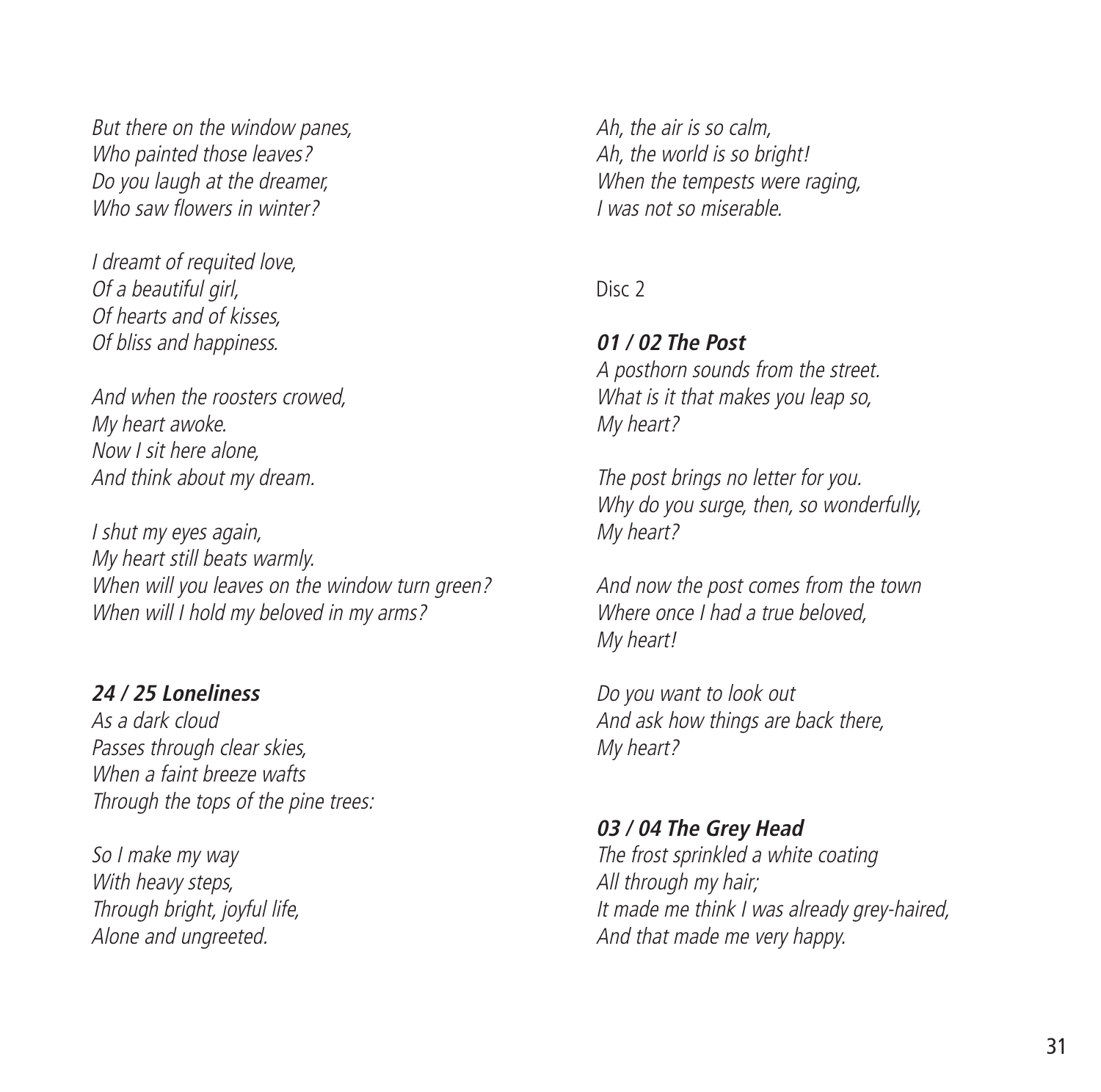Doch bald ist er hinweggetaut. Hab' wieder schwarze Haare, Daß mir's vor meiner Jugend graut - Wie weit noch bis zur Bahre!

Vom Abendrot zum Morgenlicht Ward mancher Konf zum Greise Wer glaubt's? und meiner ward es nicht Auf dieser ganzen Reise!

#### **05 / 06 Die Krähe**

Eine Krähe war mit mir Aus der Stadt gezogen, Ist bis heute für und für Um mein Haupt geflogen.

Krähe, wunderliches Tier, Willst mich nicht verlassen? Meinst wohl, bald als Beute hier Meinen Leib zu fassen?

Nun, es wird nicht weit mehr geh'n An dem Wanderstabe. Krähe, laß mich endlich seh'n, Treue bis zum Grabe!

#### **07 / 08 Letzte Hoffnung**

Hier und da ist an den Bäumen Noch ein buntes Blatt zu seh'n, Und ich bleibe vor den Bäumen Oftmals in Gedanken steh'n.

Schaue nach dem einen Blatte, Hänge meine Hoffnung dran; Spielt der Wind mit meinem Blatte, Zitt'r' ich, was ich zittern kann.

Ach, und fällt das Blatt zu Boden, Fällt mit ihm die Hoffnung ab; Fall' ich selber mit zu Boden, Wein' auf meiner Hoffnung Grab.

#### **09 / 10 Im Dorfe**

Es bellen die Hunde, es rascheln die Ketten; Die Menschen schnarchen in ihren Betten, Träumen sich manches, was sie nicht haben, Tun sich im Guten und Argen erlaben;

Und morgen früh ist alles zerflossen. Je nun, sie haben ihr Teil genossen Und hoffen, was sie noch übrig ließen, Doch wieder zu finden auf ihren Kissen.

Bellt mich nur fort, ihr wachen Hunde, Laßt mich nicht ruh'n in der Schlummerstunde! Ich bin zu Ende mit allen Träumen. Was will ich unter den Schläfern säumen?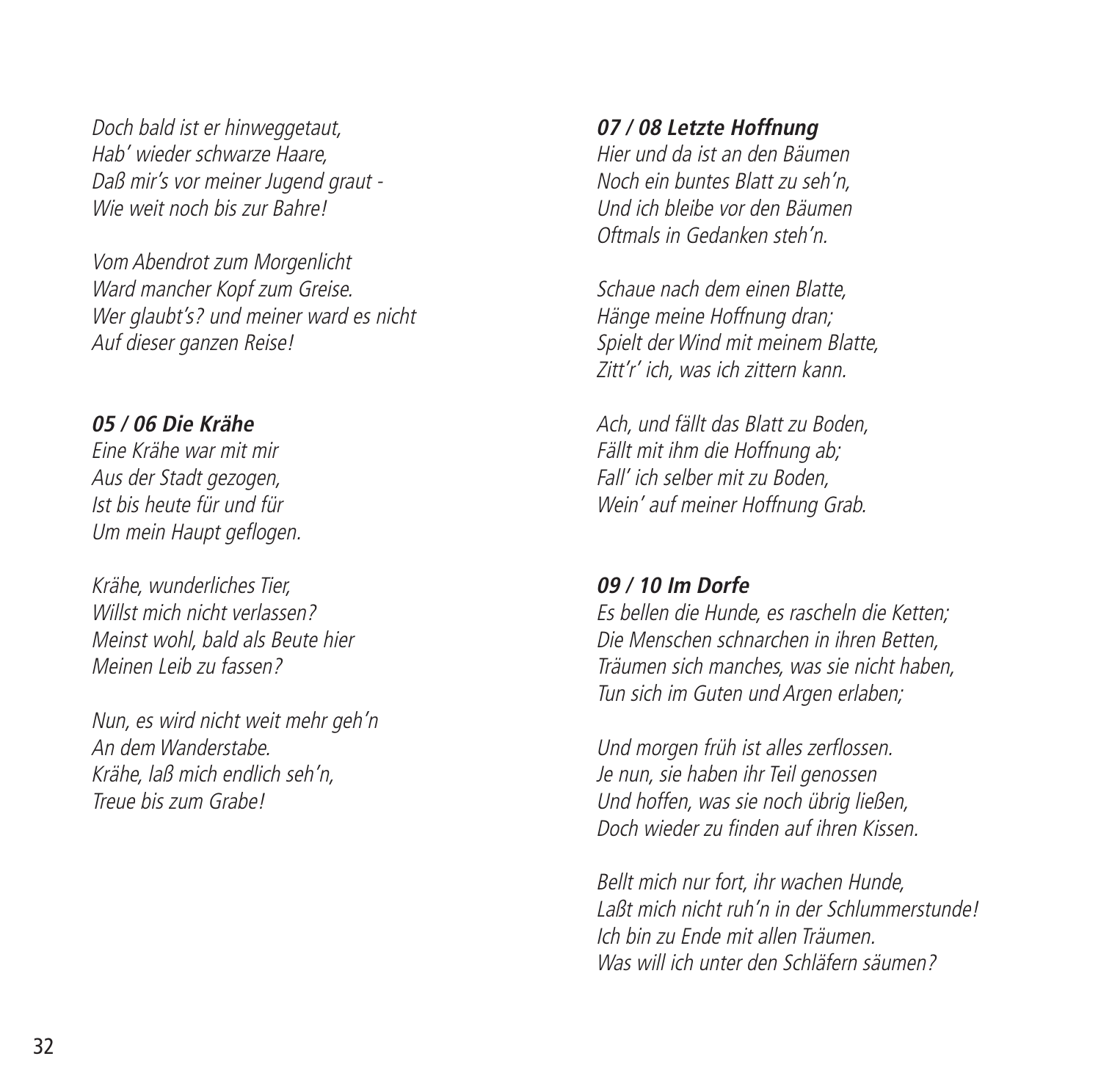But soon it thawed, Again my hair is black, And so I grieve to have my youth -How far still to the funeral bier!

From dusk to dawn Many a head has turned grey. Who would believe it? And mine has not In the whole course of this journey!

#### **05 / 06 The Crow**

A crow was with me From out of the town, Even up to this moment It circles above my head.

Crow, strange creature, Will you not forsake me? Do you intend, very soon, To take my corpse as food?

Well, it is not much farther That I wander with my staff in hand. Crow, let me see at last A fidelity that lasts to the grave!

#### **07 / 08 Last Hope**

Here and there may a colored leaf Be seen on the trees. And often I stand before the trees Lost in thought.

I look for a single leaf On which to hang my hope; If the wind plays with my leaf, I tremble all over.

Ah! if the leaf falls to ground, My hope falls with it; And I, too, sink to the ground, Weeping at my hope's grave.

#### **09 / 10 In the Village**

The hounds are barking, their chains are rattling; Men are asleep in their beds, They dream of the things they do not have, Find refreshment in good and bad things.

And tomorrow morning everything is vanished. Yet still, they have enjoyed their share And hope that what remains to them, Might still be found on their pillows.

Bark me away, you waking dogs! Let me not find rest in the hours of slumber! I am finished with all dreaming Why should I linger among sleepers?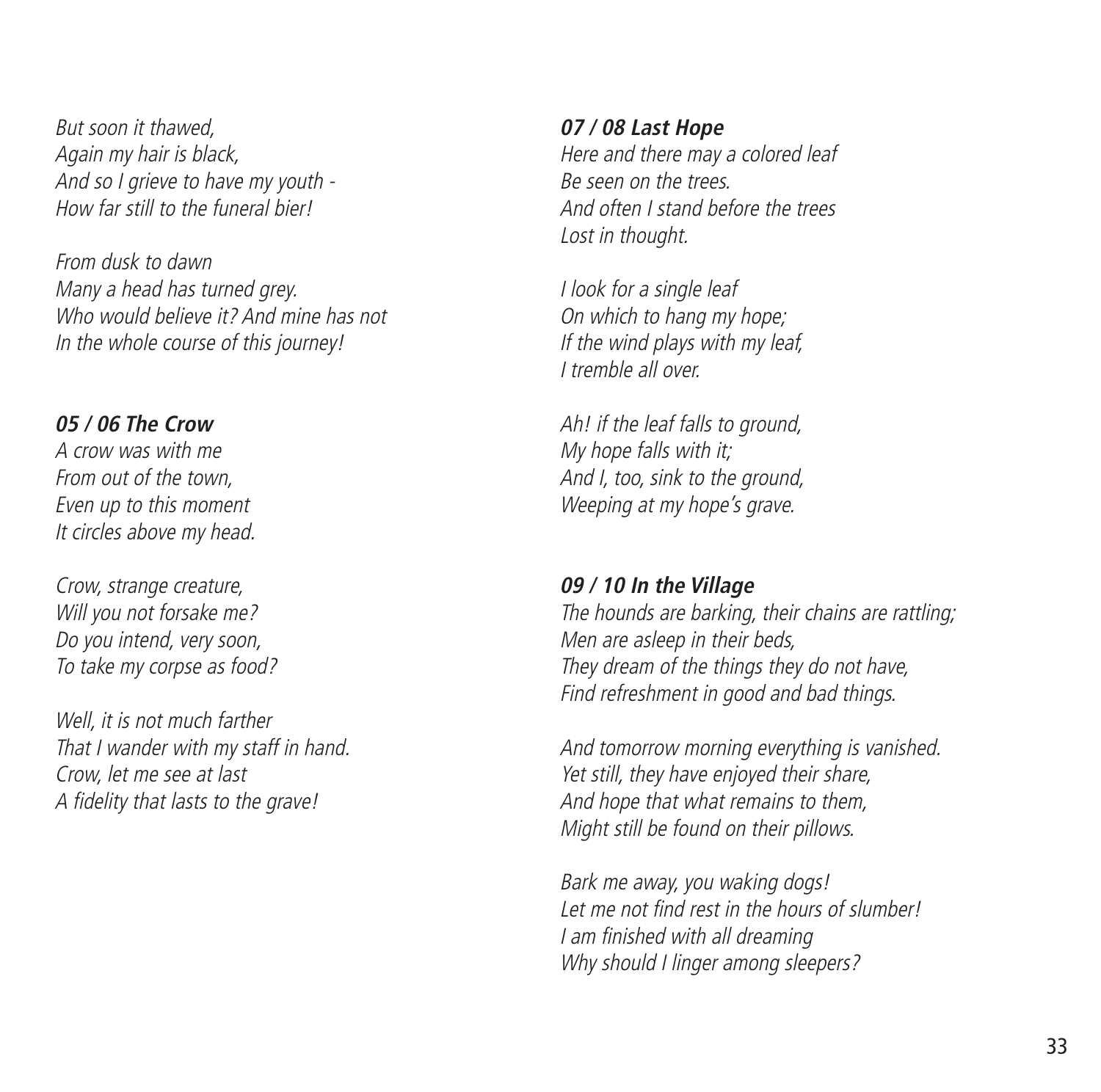#### **11 / 12 Der stürmische Morgen**

Wie hat der Sturm zerrissen Des Himmels graues Kleid! Die Wolkenfetzen flattern Umher im matten Streit.

Und rote Feuerflammen Zieh'n zwischen ihnen hin; Das nenn' ich einen Morgen So recht nach meinem Sinn!

Mein Herz sieht an dem Himmel Gemalt sein eig'nes Bild - Es ist nichts als der Winter, Der Winter, kalt und wild!

#### **13 / 14 Täuschung**

Ein Licht tanzt freundlich vor mir her, Ich folg' ihm nach die Kreuz und Quer; Ich folg' ihm gern und seh's ihm an, Daß es verlockt den Wandersmann.

Ach! wer wie ich so elend ist, Gibt gern sich hin der bunten List Die hinter Eis und Nacht und Graus Ihm weist ein helles, warmes Haus. Und eine liebe Seele drin. - Nur Täuschung ist für mich Gewinn!

#### **15 / 16 Der Wegweiser**

Was vermeid' ich denn die Wege Wo die ander'n Wand'rer gehn, Suche mir versteckte Stege Durch verschneite Felsenhöh'n?

Habe ja doch nichts begangen, Daß ich Menschen sollte scheu'n, - Welch ein törichtes Verlangen Treibt mich in die Wüstenei'n?

Weiser stehen auf den Straßen, Weisen auf die Städte zu, Und ich wand're sonder Maßen Ohne Ruh' und suche Ruh'.

Einen Weiser seh' ich stehen Unverrückt vor meinem Blick; Eine Straße muß ich gehen, Die noch keiner ging zurück.

#### **17 / 18 Das Wirtshaus**

Auf einen Totenacker hat mich mein Weg gebracht; Allhier will ich einkehren, hab' ich bei mir gedacht. Ihr grünen Totenkränze könnt wohl die Zeichen sein, Die müde Wand'rer laden ins kühle Wirtshaus ein.

Sind denn in diesem Hause die Kammern all' besetzt? Bin matt zum Niedersinken, und tödlich schwer verletzt. O unbarmherz'ge Schenke, doch weisest du mich ab? Nun weiter denn, nur weiter, mein treuer Wanderstab!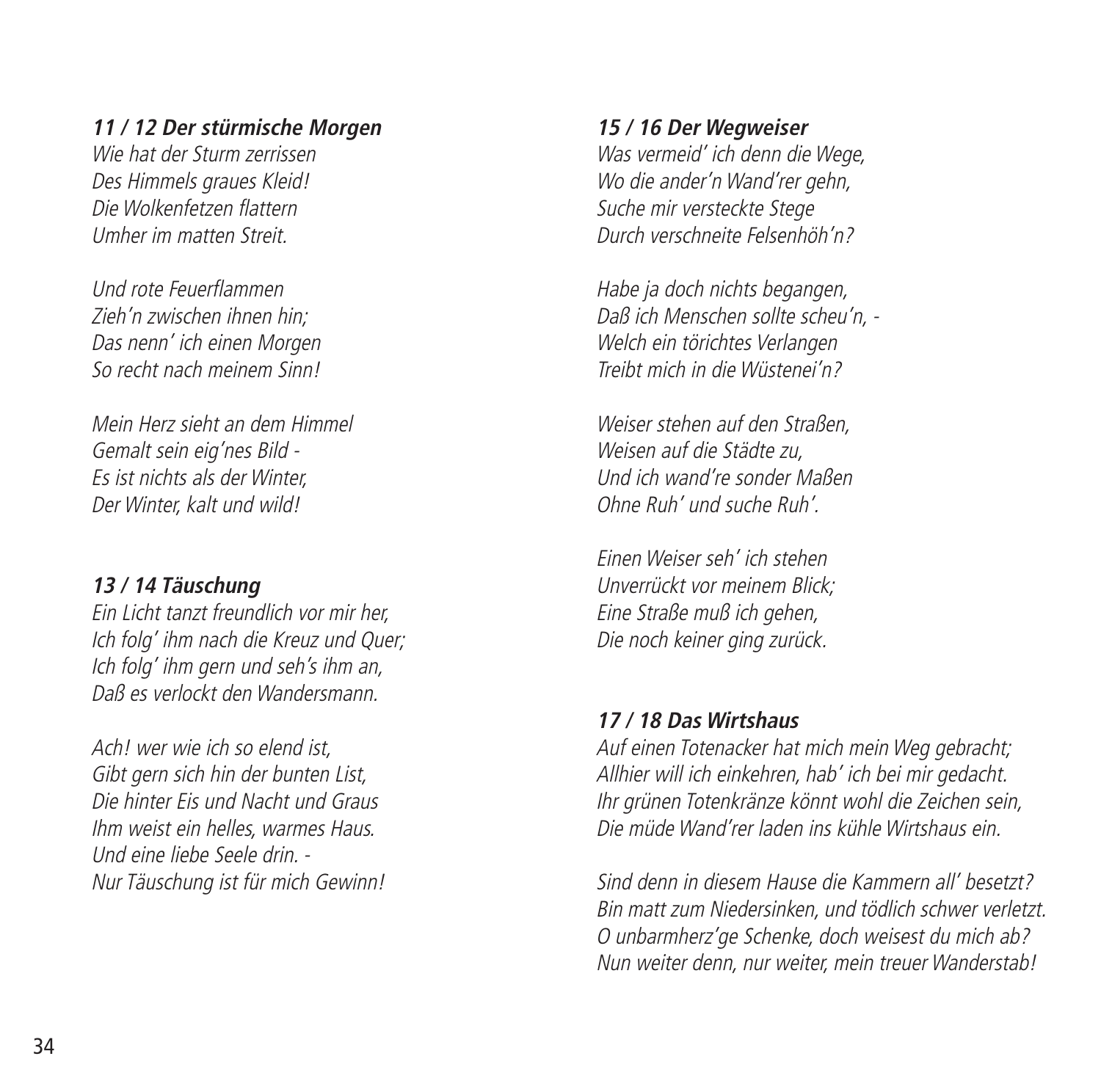#### **11 / 12 The Stormy Morning**

See how the storm has torn apart Heaven's grey cloak! Shreds of clouds flit about In weary strife.

And fiery red flames Burst forth among them: This is what I call a morning Exactly to my liking!

My heart sees its own image Painted in the sky It is noting but winter, Winter, cold and savage!

#### **13 / 14 Deception**

A friendly light dances before me, I followed it this way and that; I follow it eagerly and watch its course As it lures the wanderer onward.

Ah! one that is wretched as I Yields himself gladly to such cunning, That portrays, beyond ice, night, and horror, A bright warm house. And inside, a loving soul. - Ah, my only victory is in delusion!

**15 / 16 The Signpost**

Why do I avoid the routes Which the other travelers take To search out hidden paths Through snowy cliff tops?

I have truly done no wrong That I should shun mankind. What foolish desire Drives me into the wastelands?

Signposts stand along the roads, Signposts leading to the towns; And I wander on and on, Restlessly in search of rest.

One signpost stands before me, Remains fixed before my gaze. One road I must take, From which no one has ever returned.

#### **17 / 18 The Inn**

My path has brought me to a graveyard. Here would I lodge, I thought to myself. You green death-wreaths might well be the signs, That invite the weary traveler into the cool inn.

But in this house are all the rooms taken? I am weak enough to drop, fatally wounded. O unmerciful innkeeper, do you turn me away? Then further on, further on, my faithful walking stick.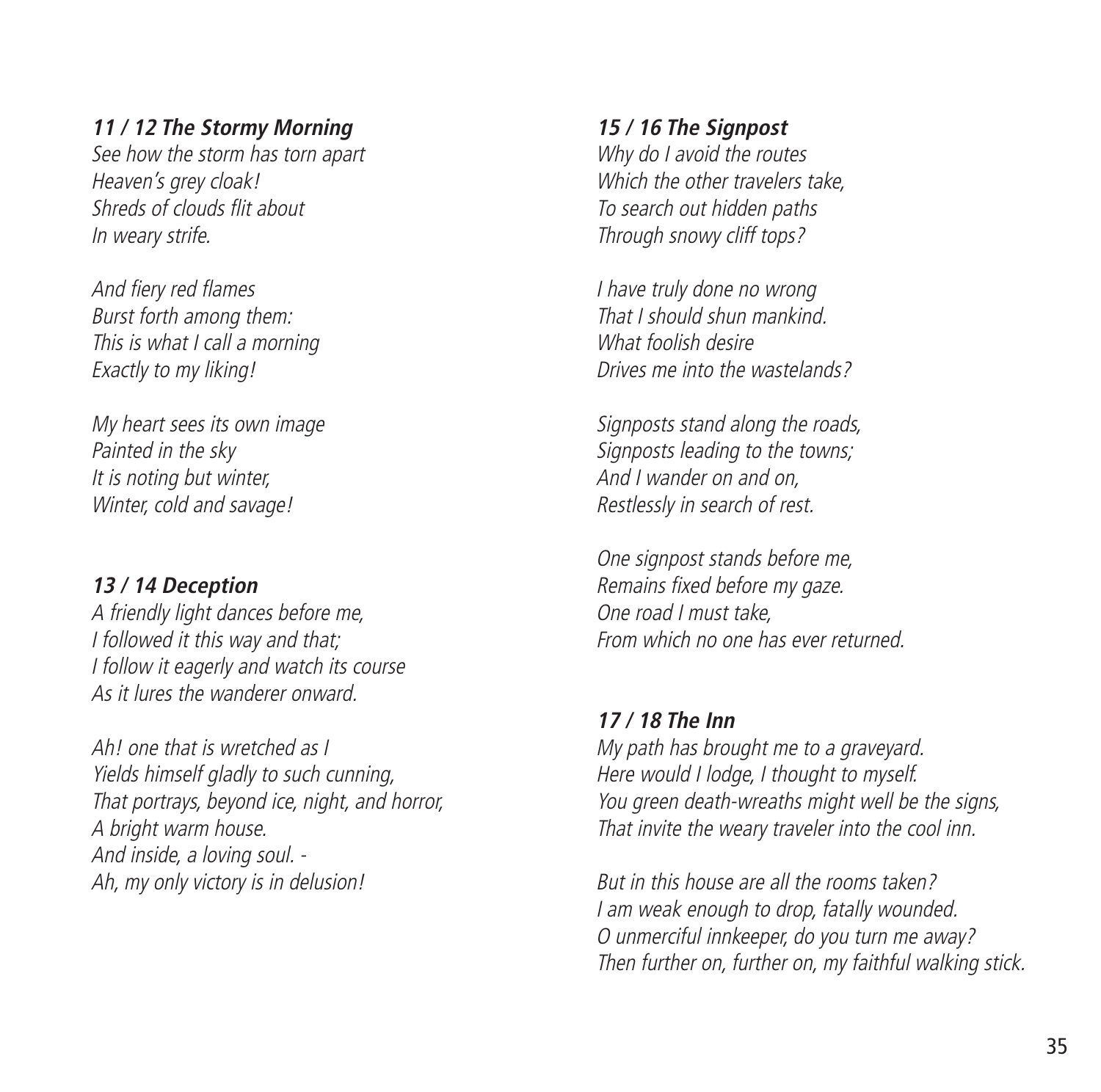#### **19 / 20 Muth!** Fliegt der Schnee mir ins Gesicht, Schüttl' ich ihn herunter. Wenn mein Herz im Busen spricht, Sing' ich hell und munter.

Höre nicht, was es mir sagt, Habe keine Ohren; Fühle nicht, was es mir klagt, Klagen ist für Toren.

Lustig in die Welt hinein Gegen Wind und Wetter! Will kein Gott auf Erden sein. Sind wir selber Götter!

#### **21 / 22 Die Nebensonnen**

Drei Sonnen sah ich am Himmel steh'n, Hab' lang und fest sie angeseh'n; Und sie auch standen da so stier, Als könnten sie nicht weg von mir.

Ach, meine Sonnen seid ihr nicht! Schaut Andren doch ins Angesicht! Ja, neulich hatt' ich auch wohl drei; Nun sind hinab die besten zwei.

Ging nur die dritt' erst hinterdrein! Im Dunkeln wird mir wohler sein.

#### **23 Der Leiermann**

Drüben hinterm Dorfe Steht ein Leiermann Und mit starren Fingern Dreht er, was er kann.

Barfuß auf dem Eise Schwankt er hin und her Und sein kleiner Teller Bleibt ihm immer leer.

Keiner mag ihn hören, Keiner sieht ihn an, Und die Hunde [brummen]2 Um den alten Mann.

Und er läßt es gehen Alles, wie es will, Dreht und seine Leier Steht ihm nimmer still.

Wunderlicher Alter, Soll ich mit dir geh'n? Willst zu meinen Liedern Deine Leier dreh'n?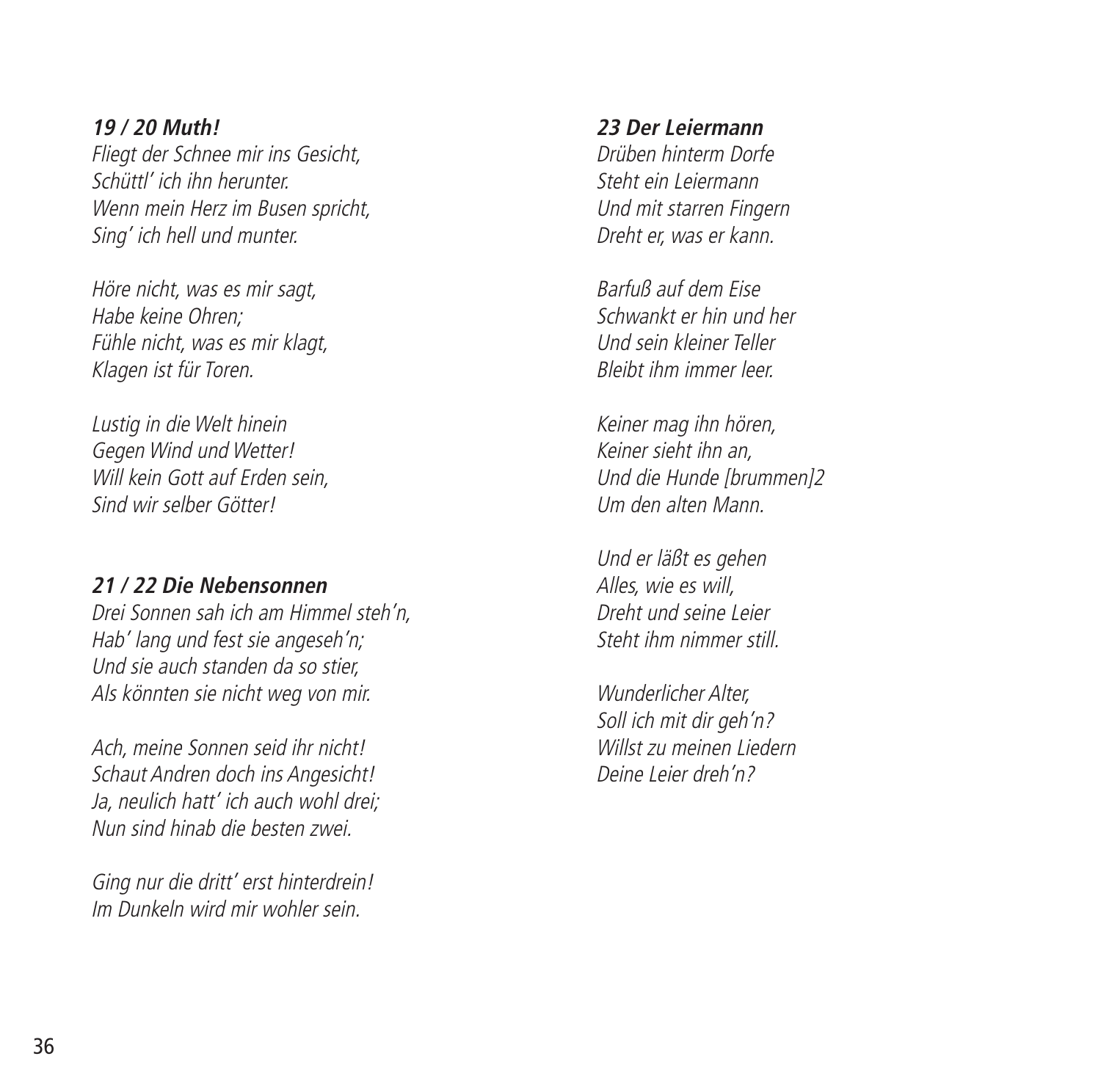#### **19 / 20 Courage**

The snow flies in my face I shake it off. When my heart cries out in my breast. I sing brightly and cheerfully.

I do not hear what it says, I have no ears, I do not feel what it laments, Lamenting is for fools.

Merrily stride into the world Against all wind and weather! If there is no God on earth, We are gods ourselves!

#### **21 / 22 The Phantom Suns**

I saw three suns in the sky, I stared at them long and hard; And they, too, stood staring As if unwilling to leave me.

Ah, but you are not my suns! Stare at others in the face, then: Until recently I, too, had three; Now the best two are gone.

But let the third one go, too! In the darkness I will fare better.

#### **23 The Hurdy-Gurdy Man**

There, behind the village stands a hurdy-gurdy-man, And with numb fingers he plays the best he can.

Barefoot on the ice, he staggers back and forth, And his little plate remains ever empty.

No one wants to hear him, no one looks at him, And the hounds snarl at the old man.

And he lets it all go by, everything as it will. He plays, and his hurdy-gurdy is never still.

Strange old man, shall I go with you? Will you play your hurdy-gurdy to my songs?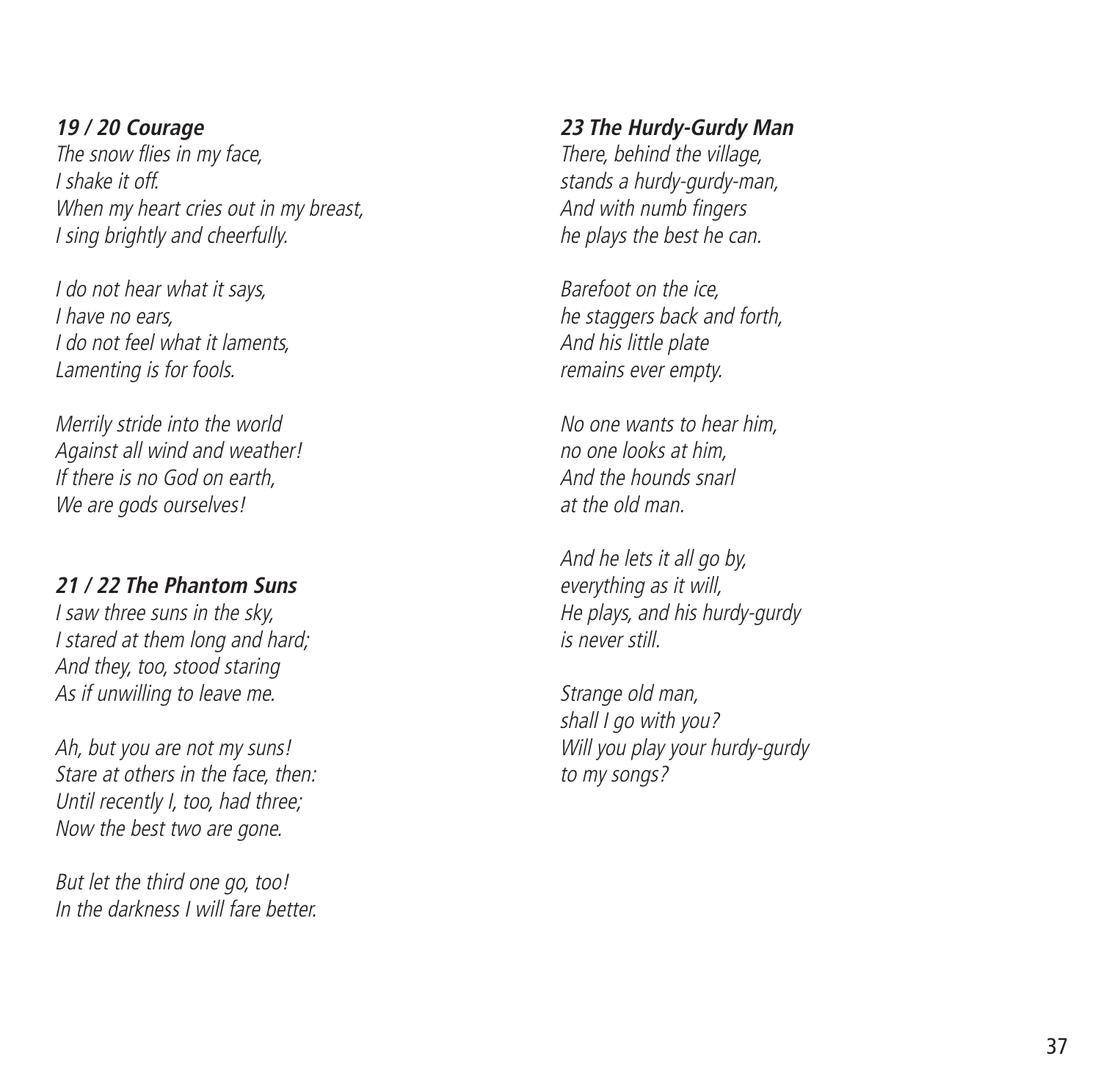| pmr 0018                        |                                                         |
|---------------------------------|---------------------------------------------------------|
| Live Recording:                 | Schnopfhagen Stadl, Oberneukirchen/Austria, 30 Jul 2008 |
| Engineer:                       | Erich Pintar                                            |
| <b>Booklet Text:</b>            | Ursula Magnes                                           |
| <b>English Song Texts:</b>      | Arthur Rishi                                            |
| Photo:                          | Frich Pröll                                             |
| Front Cover Graphic: Rudi Klein |                                                         |
| <b>Graphic Design:</b>          | Brigitte Fröhlich                                       |
| Publisher:                      | paladino music                                          |

a production of & 2011 paladino media gmbh, vienna www.paladino.at

 $(C)$  20375)